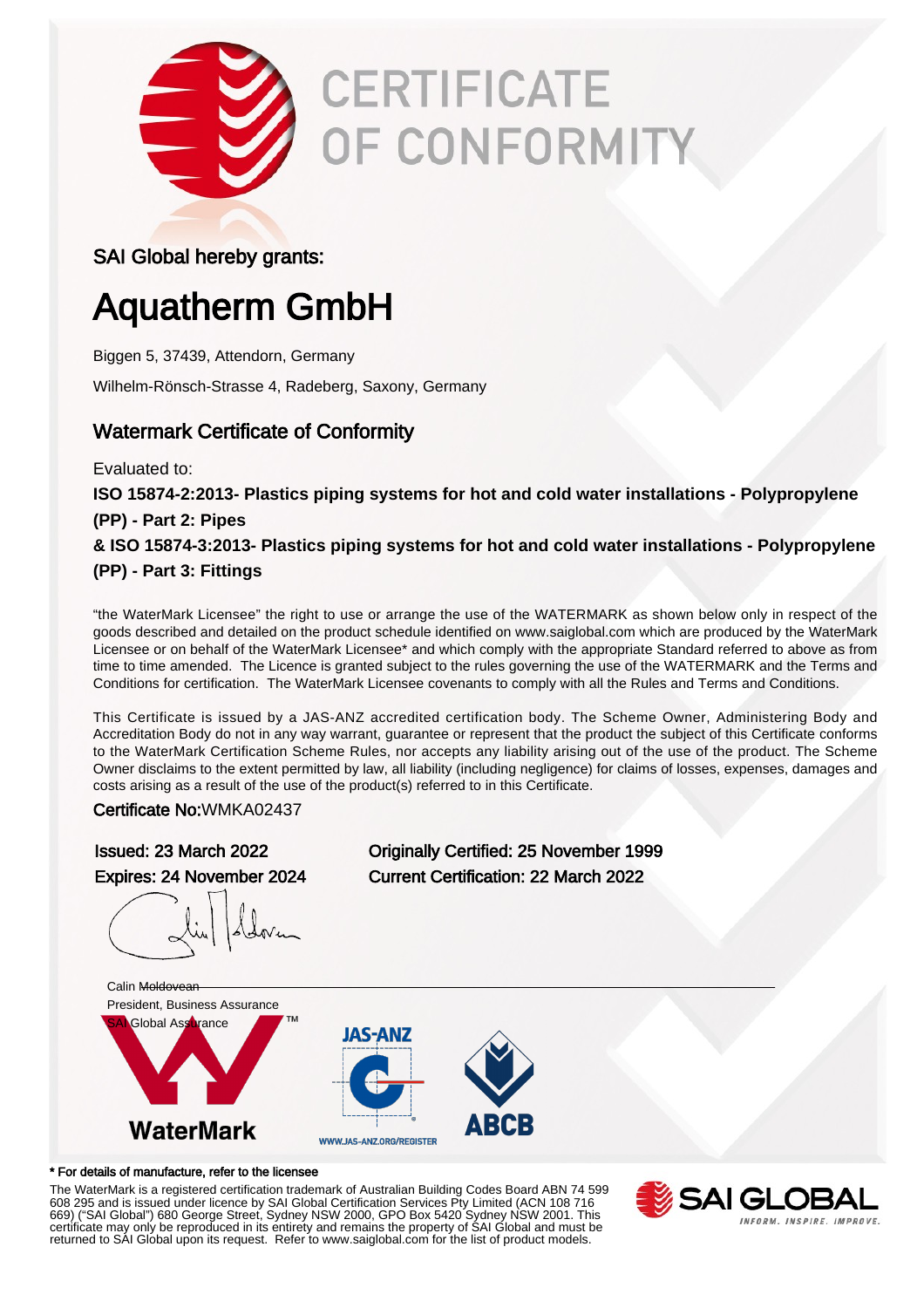#### SAI Global hereby grants:

### Aquatherm GmbH

Wilhelm-Rönsch-Strasse 4, Radeberg, Saxony, Germany Biggen 5, 37439, Attendorn, Germany

### Watermark Certificate of Conformity

Evaluated to:

ISO 15874-2:2013- Plastics piping systems for hot and cold water installations - Polypropylene (PP) - Part 2: Pipes

Model identification of the goods on which the WATERMARK may be used:

| <b>Model Identification</b> | <b>Model Name</b> | <b>Brand Name</b>    | <b>Product Description</b> | <b>Date Endorsed</b> |
|-----------------------------|-------------------|----------------------|----------------------------|----------------------|
| 1011016003                  | Pipe SDR6         | aquatherm green pipe | Polypropylene pipe         | 11 Mar 2022          |
| 1011016303                  | Pipe SDR6         | aquatherm green pipe | Polypropylene pipe         | 11 Mar 2022          |
| 1011020006                  | Pipe SDR6         | aquatherm green pipe | Polypropylene pipe         | 11 Mar 2022          |
| 1011020306                  | Pipe SDR6         | aquatherm green pipe | Polypropylene pipe         | 11 Mar 2022          |
| 1011025008                  | Pipe SDR6         | aquatherm green pipe | Polypropylene pipe         | 11 Mar 2022          |
| 1011025308                  | Pipe SDR6         | aquatherm green pipe | Polypropylene pipe         | 11 Mar 2022          |
| 1011032010                  | Pipe SDR6         | aquatherm green pipe | Polypropylene pipe         | 11 Mar 2022          |
| 1011040012                  | Pipe SDR6         | aquatherm green pipe | Polypropylene pipe         | 11 Mar 2022          |
| 1011050014                  | Pipe SDR6         | aquatherm green pipe | Polypropylene pipe         | 11 Mar 2022          |
| 1011063016                  | Pipe SDR6         | aquatherm green pipe | Polypropylene pipe         | 11 Mar 2022          |
| 1011075018                  | Pipe SDR6         | aquatherm green pipe | Polypropylene pipe         | 11 Mar 2022          |
| 1011090020                  | Pipe SDR6         | aquatherm green pipe | Polypropylene pipe         | 11 Mar 2022          |
| 1011110022                  | Pipe SDR6         | aquatherm green pipe | Polypropylene pipe         | 11 Mar 2022          |
| 1012016003                  | Pipe SDR7,4       | aquatherm green pipe | Polypropylene pipe         | 11 Mar 2022          |
| 1012016303                  | Pipe SDR7,4       | aquatherm green pipe | Polypropylene pipe         | 11 Mar 2022          |
| 1012020006                  | Pipe SDR7,4       | aquatherm green pipe | Polypropylene pipe         | 11 Mar 2022          |
| 1012020306                  | Pipe SDR7,4       | aquatherm green pipe | Polypropylene pipe         | 11 Mar 2022          |
| 1012025008                  | Pipe SDR7,4       | aquatherm green pipe | Polypropylene pipe         | 11 Mar 2022          |
| 1012032010                  | Pipe SDR7,4       | aquatherm green pipe | Polypropylene pipe         | 11 Mar 2022          |
| 1012040012                  | Pipe SDR7,4       | aquatherm green pipe | Polypropylene pipe         | 11 Mar 2022          |
| 1012050014                  | Pipe SDR7,4       | aquatherm green pipe | Polypropylene pipe         | 11 Mar 2022          |
| 1012063016                  | Pipe SDR7,4       | aquatherm green pipe | Polypropylene pipe         | 11 Mar 2022          |
| 1014020006                  | Pipe SDR11        | aquatherm green pipe | Polypropylene pipe         | 11 Mar 2022          |

Certificate No: WMKA02437 Issued Date: 23 March 2022

This schedule supersedes all previously issued schedules

#### \* For details of manufacture, refer to the licensee

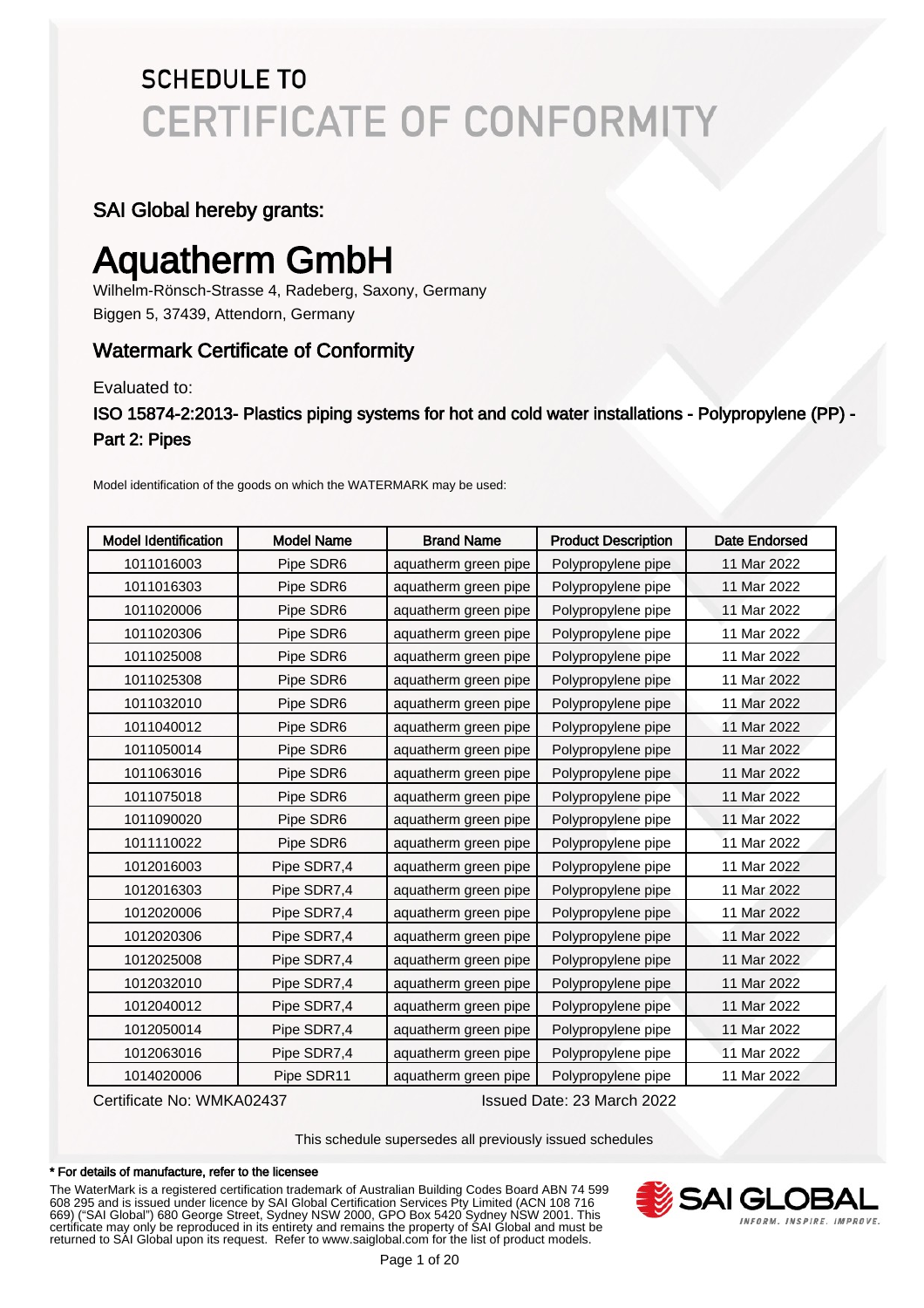| <b>Model Identification</b> | <b>Model Name</b> | <b>Brand Name</b>    | <b>Product Description</b> | Date Endorsed |
|-----------------------------|-------------------|----------------------|----------------------------|---------------|
| 1014020306                  | Pipe SDR11        | aquatherm green pipe | Polypropylene pipe         | 11 Mar 2022   |
| 1014025008                  | Pipe SDR11        | aquatherm green pipe | Polypropylene pipe         | 11 Mar 2022   |
| 1014025308                  | Pipe SDR11        | aquatherm green pipe | Polypropylene pipe         | 11 Mar 2022   |
| 1014032010                  | Pipe SDR11        | aquatherm green pipe | Polypropylene pipe         | 11 Mar 2022   |
| 1014032310                  | Pipe SDR11        | aquatherm green pipe | Polypropylene pipe         | 11 Mar 2022   |
| 1014040012                  | Pipe SDR11        | aquatherm green pipe | Polypropylene pipe         | 11 Mar 2022   |
| 1014050014                  | Pipe SDR11        | aquatherm green pipe | Polypropylene pipe         | 11 Mar 2022   |
| 1014063016                  | Pipe SDR11        | aquatherm green pipe | Polypropylene pipe         | 11 Mar 2022   |
| 1014075018                  | Pipe SDR11        | aquatherm green pipe | Polypropylene pipe         | 11 Mar 2022   |
| 1014090020                  | Pipe SDR11        | aquatherm green pipe | Polypropylene pipe         | 11 Mar 2022   |
| 1014110022                  | Pipe SDR11        | aquatherm green pipe | Polypropylene pipe         | 11 Mar 2022   |
| 1014125024                  | Pipe SDR11        | aquatherm green pipe | Polypropylene pipe         | 11 Mar 2022   |
| 1014160026                  | Pipe SDR11        | aquatherm green pipe | Polypropylene pipe         | 11 Mar 2022   |

#### & ISO 15874-3:2013- Plastics piping systems for hot and cold water installations - Polypropylene (PP) - Part 3: Fittings

Model identification of the goods on which the WATERMARK may be used:

| <b>Model Identification</b> | <b>Model Name</b> | <b>Brand Name</b>               | <b>Product Description</b> | <b>Date Endorsed</b> |
|-----------------------------|-------------------|---------------------------------|----------------------------|----------------------|
| 1020016001                  | Cap               | aquatherm green<br>pipe fitting | polypropylene fitting      | 11 Mar 2022          |
| 1020020002                  | Cap               | aquatherm green<br>pipe fitting | polypropylene fitting      | 11 Mar 2022          |
| 1020025003                  | Cap               | aquatherm green<br>pipe fitting | polypropylene fitting      | 11 Mar 2022          |
| 1020032004                  | Cap               | aquatherm green<br>pipe fitting | polypropylene fitting      | 11 Mar 2022          |
| 1020040005                  | Cap               | aquatherm green<br>pipe fitting | polypropylene fitting      | 11 Mar 2022          |
| 1020050006                  | Cap               | aquatherm green<br>pipe fitting | polypropylene fitting      | 11 Mar 2022          |
| 1020063007                  | Cap               | aquatherm green<br>pipe fitting | polypropylene fitting      | 11 Mar 2022          |
| 1020075008                  | Cap               | aquatherm green<br>pipe fitting | polypropylene fitting      | 11 Mar 2022          |
| 1020090009                  | Cap               | aquatherm green<br>pipe fitting | polypropylene fitting      | 11 Mar 2022          |
| 1020110010                  | Cap               | aquatherm green<br>pipe fitting | polypropylene fitting      | 11 Mar 2022          |
| 1020125011                  | Cap               | aquatherm green<br>pipe fitting | polypropylene fitting      | 11 Mar 2022          |

Certificate No: WMKA02437 Issued Date: 23 March 2022

This schedule supersedes all previously issued schedules

#### \* For details of manufacture, refer to the licensee

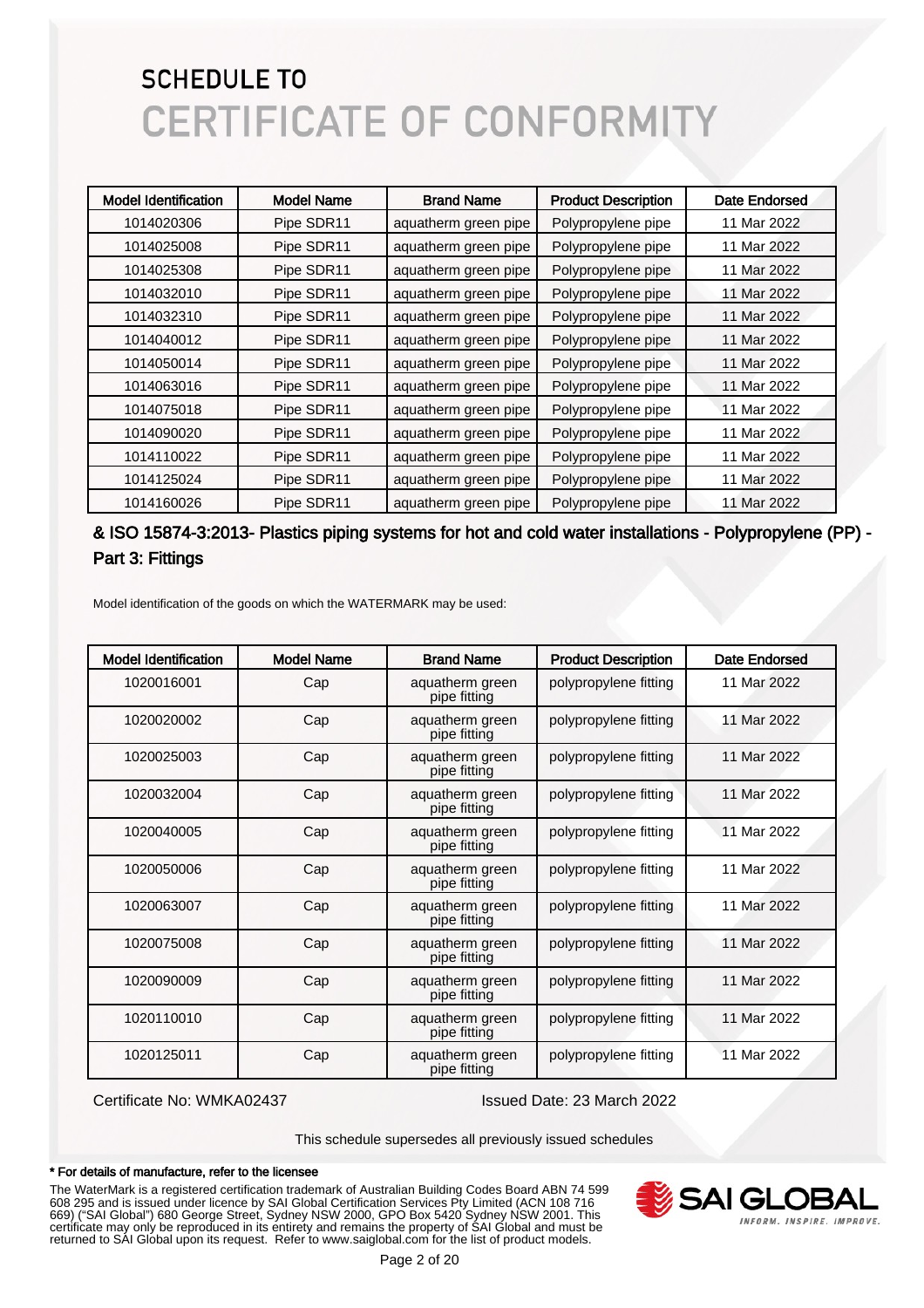| <b>Model Identification</b> | <b>Model Name</b>                    | <b>Brand Name</b>               | <b>Product Description</b> | <b>Date Endorsed</b> |
|-----------------------------|--------------------------------------|---------------------------------|----------------------------|----------------------|
| 1022160012                  | Cap                                  | aquatherm green<br>pipe fitting | polypropylene fitting      | 11 Mar 2022          |
| 1024160013                  | Cap                                  | aquatherm green<br>pipe fitting | polypropylene fitting      | 11 Mar 2022          |
| 1030040001                  | Weld in saddle                       | aquatherm green<br>pipe fitting | polypropylene fitting      | 11 Mar 2022          |
| 1030040002                  | Weld in saddle                       | aquatherm green<br>pipe fitting | polypropylene fitting      | 11 Mar 2022          |
| 1030040100                  | Weld-in saddle with<br>female thread | aquatherm green<br>pipe fitting | polypropylene fitting      | 11 Mar 2022          |
| 1030040101                  | Weld-in saddle with<br>female thread | aquatherm green<br>pipe fitting | polypropylene fitting      | 11 Mar 2022          |
| 1030040102                  | Weld-in saddle with<br>male thread   | aquatherm green<br>pipe fitting | polypropylene fitting      | 11 Mar 2022          |
| 1030040103                  | Weld-in saddle with<br>male thread   | aquatherm green<br>pipe fitting | polypropylene fitting      | 11 Mar 2022          |
| 1030050003                  | Weld in saddle                       | aquatherm green<br>pipe fitting | polypropylene fitting      | 11 Mar 2022          |
| 1030050004                  | Weld in saddle                       | aquatherm green<br>pipe fitting | polypropylene fitting      | 11 Mar 2022          |
| 1030050106                  | Weld-in saddle with<br>female thread | aquatherm green<br>pipe fitting | polypropylene fitting      | 11 Mar 2022          |
| 1030050107                  | Weld-in saddle with<br>female thread | aquatherm green<br>pipe fitting | polypropylene fitting      | 11 Mar 2022          |
| 1030050108                  | Weld-in saddle with<br>male thread   | aquatherm green<br>pipe fitting | polypropylene fitting      | 11 Mar 2022          |
| 1030050109                  | Weld-in saddle with<br>male thread   | aquatherm green<br>pipe fitting | polypropylene fitting      | 11 Mar 2022          |
| 1030063005                  | Weld in saddle                       | aquatherm green<br>pipe fitting | polypropylene fitting      | 11 Mar 2022          |
| 1030063006                  | Weld in saddle                       | aquatherm green<br>pipe fitting | polypropylene fitting      | 11 Mar 2022          |
| 1030063007                  | Weld in saddle                       | aquatherm green<br>pipe fitting | polypropylene fitting      | 11 Mar 2022          |
| 1030063112                  | Weld-in saddle with<br>female thread | aquatherm green<br>pipe fitting | polypropylene fitting      | 11 Mar 2022          |
| 1030063113                  | Weld-in saddle with<br>female thread | aquatherm green<br>pipe fitting | polypropylene fitting      | 11 Mar 2022          |
| 1030063114                  | Weld-in saddle with<br>male thread   | aquatherm green<br>pipe fitting | polypropylene fitting      | 11 Mar 2022          |
| 1030063115                  | Weld-in saddle with<br>male thread   | aquatherm green<br>pipe fitting | polypropylene fitting      | 11 Mar 2022          |
| 1030075008                  | Weld in saddle                       | aquatherm green<br>pipe fitting | polypropylene fitting      | 11 Mar 2022          |
| 1030075009                  | Weld in saddle                       | aquatherm green<br>pipe fitting | polypropylene fitting      | 11 Mar 2022          |

Certificate No: WMKA02437 Issued Date: 23 March 2022

This schedule supersedes all previously issued schedules

#### \* For details of manufacture, refer to the licensee

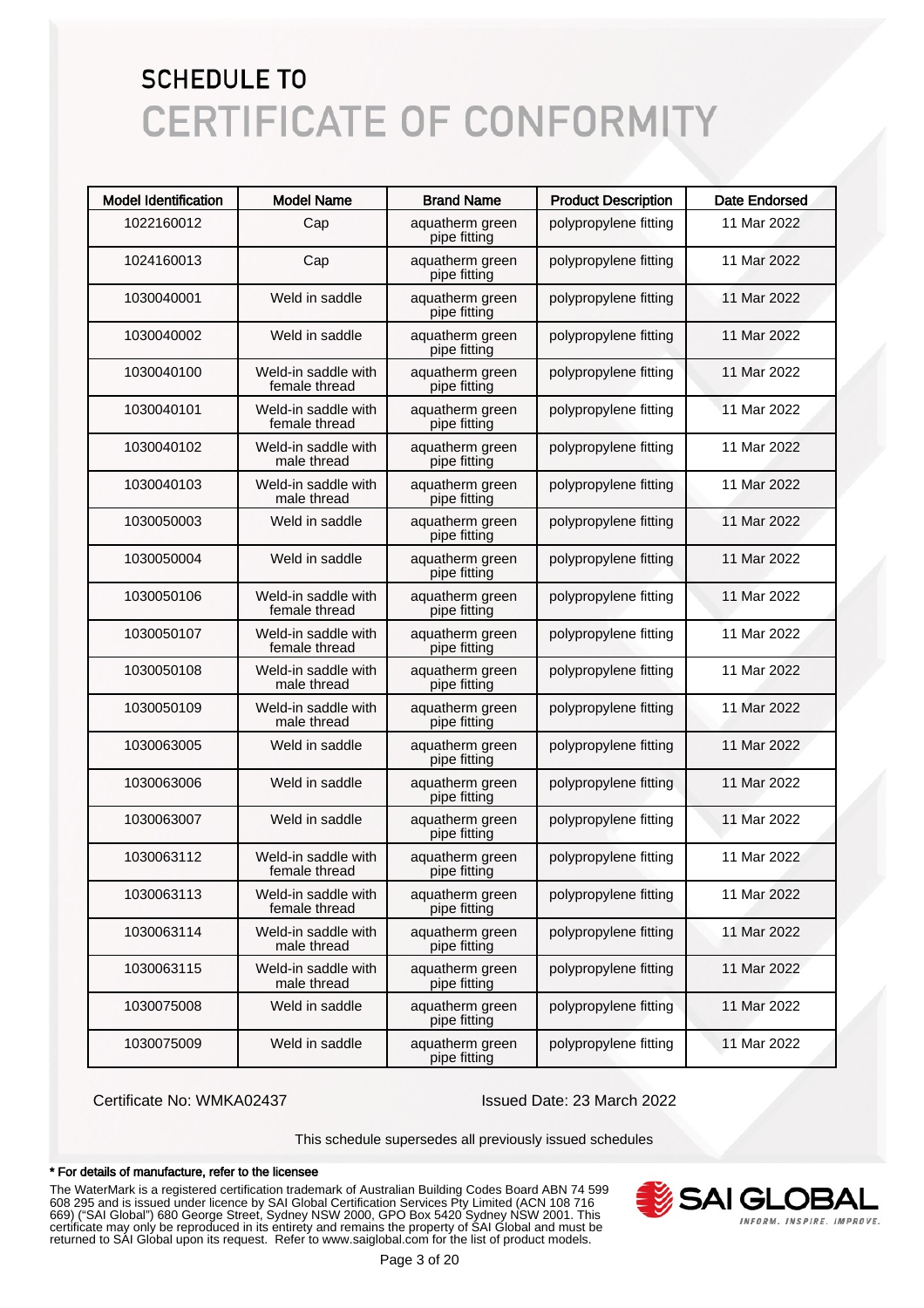| <b>Model Identification</b> | <b>Model Name</b>                    | <b>Brand Name</b>               | <b>Product Description</b> | <b>Date Endorsed</b> |
|-----------------------------|--------------------------------------|---------------------------------|----------------------------|----------------------|
| 1030075010                  | Weld in saddle                       | aquatherm green<br>pipe fitting | polypropylene fitting      | 11 Mar 2022          |
| 1030075011                  | Weld in saddle                       | aquatherm green<br>pipe fitting | polypropylene fitting      | 11 Mar 2022          |
| 1030075118                  | Weld-in saddle with<br>female thread | aquatherm green<br>pipe fitting | polypropylene fitting      | 11 Mar 2022          |
| 1030075119                  | Weld-in saddle with<br>female thread | aquatherm green<br>pipe fitting | polypropylene fitting      | 11 Mar 2022          |
| 1030075120                  | Weld-in saddle with<br>female thread | aquatherm green<br>pipe fitting | polypropylene fitting      | 11 Mar 2022          |
| 1030075121                  | Weld-in saddle with<br>male thread   | aquatherm green<br>pipe fitting | polypropylene fitting      | 11 Mar 2022          |
| 1030075122                  | Weld-in saddle with<br>male thread   | aquatherm green<br>pipe fitting | polypropylene fitting      | 11 Mar 2022          |
| 1030090012                  | Weld in saddle                       | aquatherm green<br>pipe fitting | polypropylene fitting      | 11 Mar 2022          |
| 1030090013                  | Weld in saddle                       | aquatherm green<br>pipe fitting | polypropylene fitting      | 11 Mar 2022          |
| 1030090014                  | Weld in saddle                       | aquatherm green<br>pipe fitting | polypropylene fitting      | 11 Mar 2022          |
| 1030090015                  | Weld in saddle                       | aquatherm green<br>pipe fitting | polypropylene fitting      | 11 Mar 2022          |
| 1030090126                  | Weld-in saddle with<br>female thread | aquatherm green<br>pipe fitting | polypropylene fitting      | 11 Mar 2022          |
| 1030090127                  | Weld-in saddle with<br>female thread | aquatherm green<br>pipe fitting | polypropylene fitting      | 11 Mar 2022          |
| 1030090128                  | Weld-in saddle with<br>female thread | aquatherm green<br>pipe fitting | polypropylene fitting      | 11 Mar 2022          |
| 1030090129                  | Weld-in saddle with<br>male thread   | aquatherm green<br>pipe fitting | polypropylene fitting      | 11 Mar 2022          |
| 1030090130                  | Weld-in saddle with<br>male thread   | aquatherm green<br>pipe fitting | polypropylene fitting      | 11 Mar 2022          |
| 1030110016                  | Weld in saddle                       | aquatherm green<br>pipe fitting | polypropylene fitting      | 11 Mar 2022          |
| 1030110017                  | Weld in saddle                       | aquatherm green<br>pipe fitting | polypropylene fitting      | 11 Mar 2022          |
| 1030110018                  | Weld in saddle                       | aquatherm green<br>pipe fitting | polypropylene fitting      | 11 Mar 2022          |
| 1030110019                  | Weld in saddle                       | aquatherm green<br>pipe fitting | polypropylene fitting      | 11 Mar 2022          |
| 1030110020                  | Weld in saddle                       | aquatherm green<br>pipe fitting | polypropylene fitting      | 11 Mar 2022          |
| 1030110134                  | Weld-in saddle with<br>female thread | aquatherm green<br>pipe fitting | polypropylene fitting      | 11 Mar 2022          |
| 1030110135                  | Weld-in saddle with<br>female thread | aquatherm green<br>pipe fitting | polypropylene fitting      | 11 Mar 2022          |

Certificate No: WMKA02437 Issued Date: 23 March 2022

This schedule supersedes all previously issued schedules

#### \* For details of manufacture, refer to the licensee

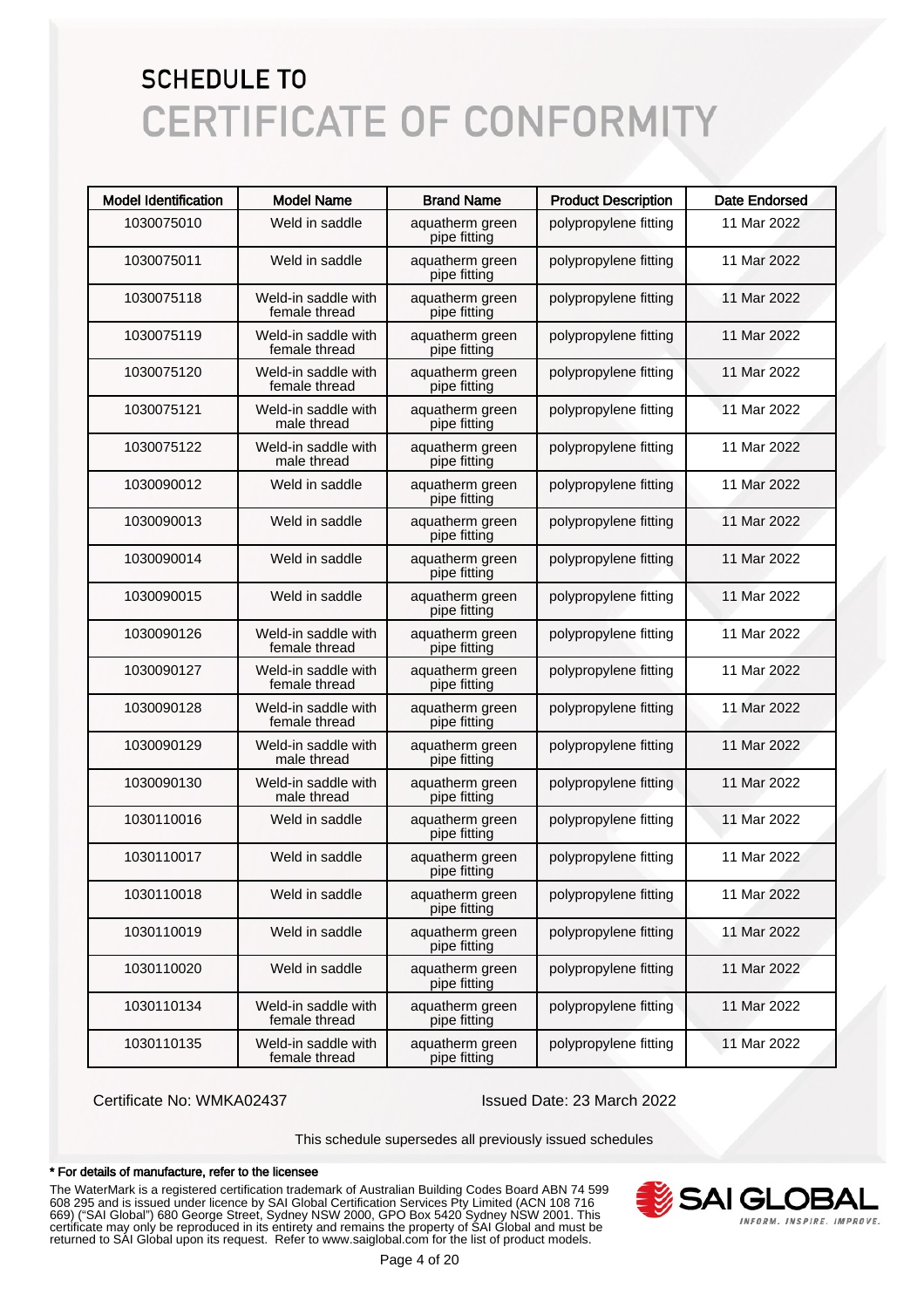| <b>Model Identification</b> | <b>Model Name</b>                    | <b>Brand Name</b>               | <b>Product Description</b> | <b>Date Endorsed</b> |
|-----------------------------|--------------------------------------|---------------------------------|----------------------------|----------------------|
| 1030110136                  | Weld-in saddle with<br>female thread | aquatherm green<br>pipe fitting | polypropylene fitting      | 11 Mar 2022          |
| 1030110137                  | Weld-in saddle with<br>male thread   | aquatherm green<br>pipe fitting | polypropylene fitting      | 11 Mar 2022          |
| 1030110138                  | Weld-in saddle with<br>male thread   | aquatherm green<br>pipe fitting | polypropylene fitting      | 11 Mar 2022          |
| 1030125021                  | Weld in saddle                       | aquatherm green<br>pipe fitting | polypropylene fitting      | 11 Mar 2022          |
| 1030125022                  | Weld in saddle                       | aquatherm green<br>pipe fitting | polypropylene fitting      | 11 Mar 2022          |
| 1030125023                  | Weld in saddle                       | aquatherm green<br>pipe fitting | polypropylene fitting      | 11 Mar 2022          |
| 1030125024                  | Weld in saddle                       | aquatherm green<br>pipe fitting | polypropylene fitting      | 11 Mar 2022          |
| 1030125025                  | Weld in saddle                       | aquatherm green<br>pipe fitting | polypropylene fitting      | 11 Mar 2022          |
| 1030125026                  | Weld in saddle                       | aquatherm green<br>pipe fitting | polypropylene fitting      | 11 Mar 2022          |
| 1030125142                  | Weld-in saddle with<br>female thread | aquatherm green<br>pipe fitting | polypropylene fitting      | 11 Mar 2022          |
| 1030125143                  | Weld-in saddle with<br>female thread | aquatherm green<br>pipe fitting | polypropylene fitting      | 11 Mar 2022          |
| 1030125144                  | Weld-in saddle with<br>female thread | aquatherm green<br>pipe fitting | polypropylene fitting      | 11 Mar 2022          |
| 1030125145                  | Weld-in saddle with<br>male thread   | aquatherm green<br>pipe fitting | polypropylene fitting      | 11 Mar 2022          |
| 1030125146                  | Weld-in saddle with<br>male thread   | aquatherm green<br>pipe fitting | polypropylene fitting      | 11 Mar 2022          |
| 1030160027                  | Weld in saddle                       | aquatherm green<br>pipe fitting | polypropylene fitting      | 11 Mar 2022          |
| 1030160028                  | Weld in saddle                       | aquatherm green<br>pipe fitting | polypropylene fitting      | 11 Mar 2022          |
| 1030160029                  | Weld in saddle                       | aquatherm green<br>pipe fitting | polypropylene fitting      | 11 Mar 2022          |
| 1030160030                  | Weld in saddle                       | aquatherm green<br>pipe fitting | polypropylene fitting      | 11 Mar 2022          |
| 1030160031                  | Weld in saddle                       | aquatherm green<br>pipe fitting | polypropylene fitting      | 11 Mar 2022          |
| 1030160032                  | Weld in saddle                       | aquatherm green<br>pipe fitting | polypropylene fitting      | 11 Mar 2022          |
| 1030160033                  | Weld in saddle                       | aquatherm green<br>pipe fitting | polypropylene fitting      | 11 Mar 2022          |
| 1030160034                  | Weld in saddle                       | aquatherm green<br>pipe fitting | polypropylene fitting      | 11 Mar 2022          |
| 1030160150                  | Weld-in saddle with<br>female thread | aquatherm green<br>pipe fitting | polypropylene fitting      | 11 Mar 2022          |

Certificate No: WMKA02437 Issued Date: 23 March 2022

This schedule supersedes all previously issued schedules

#### \* For details of manufacture, refer to the licensee

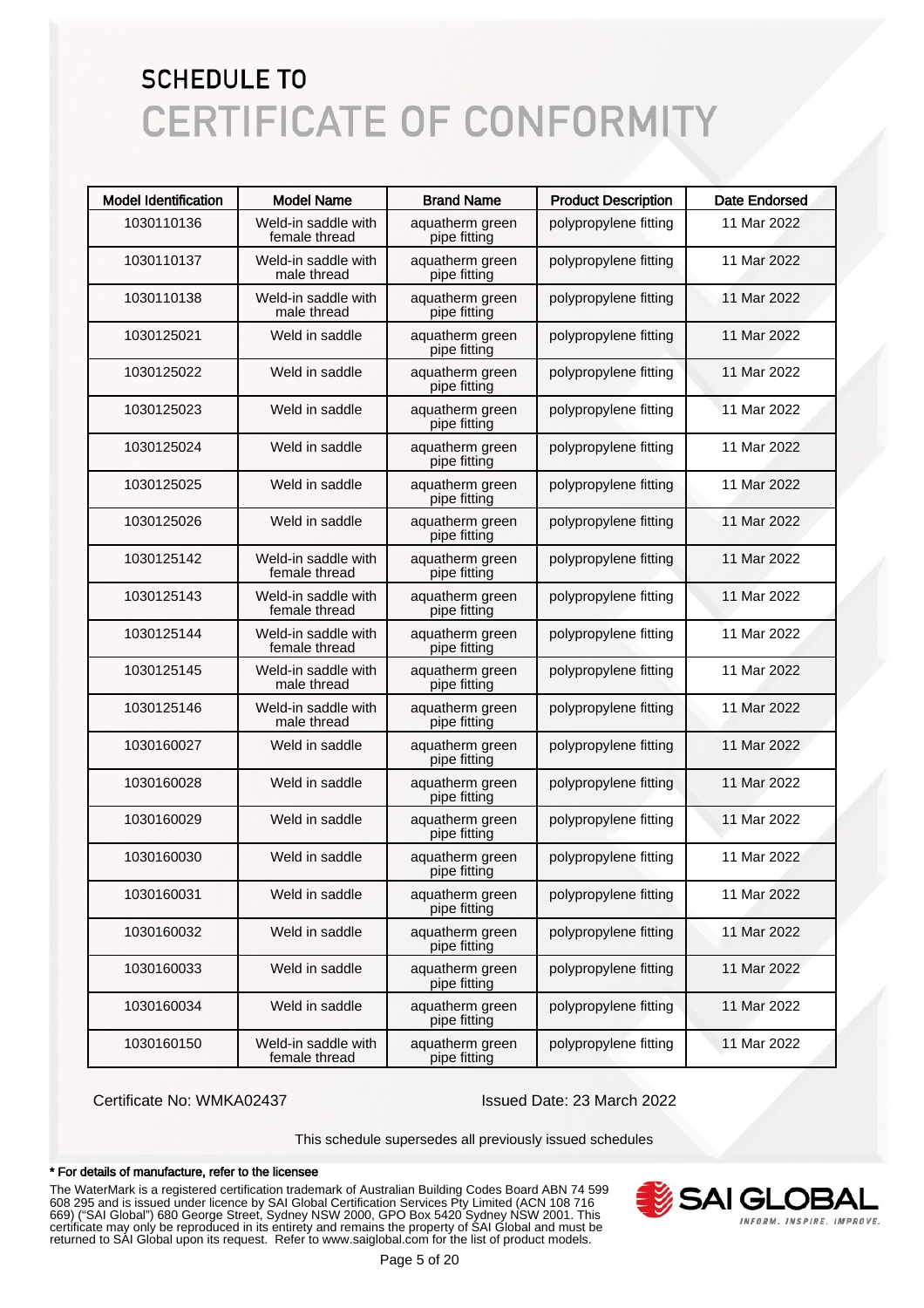| <b>Model Identification</b> | <b>Model Name</b>                    | <b>Brand Name</b>               | <b>Product Description</b> | <b>Date Endorsed</b> |
|-----------------------------|--------------------------------------|---------------------------------|----------------------------|----------------------|
| 1030160151                  | Weld-in saddle with<br>female thread | aquatherm green<br>pipe fitting | polypropylene fitting      | 11 Mar 2022          |
| 1030160152                  | Weld-in saddle with<br>female thread | aquatherm green<br>pipe fitting | polypropylene fitting      | 11 Mar 2022          |
| 1030160153                  | Weld-in saddle with<br>male thread   | aquatherm green<br>pipe fitting | polypropylene fitting      | 11 Mar 2022          |
| 1030160154                  | Weld-in saddle with<br>male thread   | aquatherm green<br>pipe fitting | polypropylene fitting      | 11 Mar 2022          |
| 1040016001                  | socket                               | aquatherm green<br>pipe fitting | polypropylene fitting      | 11 Mar 2022          |
| 1040016150                  | Back plate elbow                     | aquatherm green<br>pipe fitting | polypropylene fitting      | 11 Mar 2022          |
| 1040020002                  | socket                               | aquatherm green<br>pipe fitting | polypropylene fitting      | 11 Mar 2022          |
| 1040020020                  | reducing socket                      | aquatherm green<br>pipe fitting | polypropylene fitting      | 11 Mar 2022          |
| 1040020090                  | Cross                                | aquatherm green<br>pipe fitting | polypropylene fitting      | 11 Mar 2022          |
| 1040020094                  | Electrofusion socket                 | aquatherm green<br>pipe fitting | polypropylene fitting      | 11 Mar 2022          |
| 1040020151                  | Back plate elbow                     | aquatherm green<br>pipe fitting | polypropylene fitting      | 11 Mar 2022          |
| 1040020152                  | Back plate elbow                     | aquatherm green<br>pipe fitting | polypropylene fitting      | 11 Mar 2022          |
| 1040025003                  | socket                               | aquatherm green<br>pipe fitting | polypropylene fitting      | 11 Mar 2022          |
| 1040025021                  | reducing socket                      | aquatherm green<br>pipe fitting | polypropylene fitting      | 11 Mar 2022          |
| 1040025022                  | reducing socket                      | aquatherm green<br>pipe fitting | polypropylene fitting      | 11 Mar 2022          |
| 1040025091                  | Cross                                | aquatherm green<br>pipe fitting | polypropylene fitting      | 11 Mar 2022          |
| 1040025100                  | Electrofusion socket                 | aquatherm green<br>pipe fitting | polypropylene fitting      | 11 Mar 2022          |
| 1040025153                  | Back plate elbow                     | aquatherm green<br>pipe fitting | polypropylene fitting      | 11 Mar 2022          |
| 1040025154                  | Back plate elbow                     | aquatherm green<br>pipe fitting | polypropylene fitting      | 11 Mar 2022          |
| 1040032004                  | socket                               | aquatherm green<br>pipe fitting | polypropylene fitting      | 11 Mar 2022          |
| 1040032023                  | reducing socket                      | aquatherm green<br>pipe fitting | polypropylene fitting      | 11 Mar 2022          |
| 1040032024                  | reducing socket                      | aquatherm green<br>pipe fitting | polypropylene fitting      | 11 Mar 2022          |
| 1040032092                  | Cross                                | aquatherm green<br>pipe fitting | polypropylene fitting      | 11 Mar 2022          |

Certificate No: WMKA02437 Issued Date: 23 March 2022

This schedule supersedes all previously issued schedules

#### \* For details of manufacture, refer to the licensee

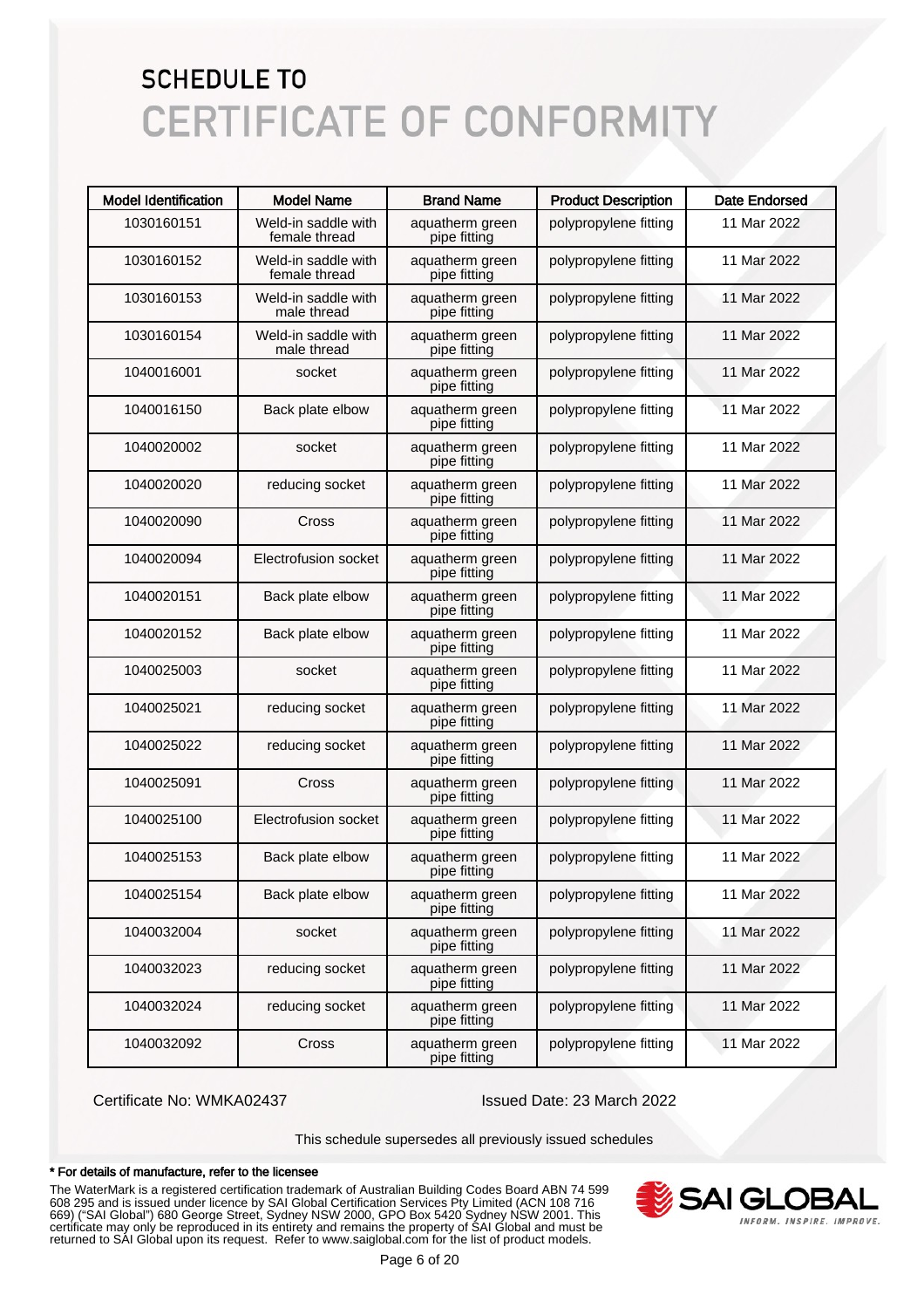| <b>Model Identification</b> | <b>Model Name</b>    | <b>Brand Name</b>               | <b>Product Description</b> | <b>Date Endorsed</b> |
|-----------------------------|----------------------|---------------------------------|----------------------------|----------------------|
| 1040032101                  | Electrofusion socket | aquatherm green<br>pipe fitting | polypropylene fitting      | 11 Mar 2022          |
| 1040032130                  | Flange               | aquatherm green<br>pipe fitting | polypropylene fitting      | 11 Mar 2022          |
| 1040040005                  | socket               | aquatherm green<br>pipe fitting | polypropylene fitting      | 11 Mar 2022          |
| 1040040025                  | reducing socket      | aquatherm green<br>pipe fitting | polypropylene fitting      | 11 Mar 2022          |
| 1040040026                  | reducing socket      | aquatherm green<br>pipe fitting | polypropylene fitting      | 11 Mar 2022          |
| 1040040027                  | reducing socket      | aquatherm green<br>pipe fitting | polypropylene fitting      | 11 Mar 2022          |
| 1040040093                  | Cross                | aquatherm green<br>pipe fitting | polypropylene fitting      | 11 Mar 2022          |
| 1040040102                  | Electrofusion socket | aquatherm green<br>pipe fitting | polypropylene fitting      | 11 Mar 2022          |
| 1040040131                  | Flange               | aquatherm green<br>pipe fitting | polypropylene fitting      | 11 Mar 2022          |
| 1040050006                  | socket               | aquatherm green<br>pipe fitting | polypropylene fitting      | 11 Mar 2022          |
| 1040050028                  | reducing socket      | aquatherm green<br>pipe fitting | polypropylene fitting      | 11 Mar 2022          |
| 1040050029                  | reducing socket      | aquatherm green<br>pipe fitting | polypropylene fitting      | 11 Mar 2022          |
| 1040050030                  | reducing socket      | aquatherm green<br>pipe fitting | polypropylene fitting      | 11 Mar 2022          |
| 1040050031                  | reducing socket      | aquatherm green<br>pipe fitting | polypropylene fitting      | 11 Mar 2022          |
| 1040050103                  | Electrofusion socket | aquatherm green<br>pipe fitting | polypropylene fitting      | 11 Mar 2022          |
| 1040050132                  | Flange               | aquatherm green<br>pipe fitting | polypropylene fitting      | 11 Mar 2022          |
| 1040063007                  | socket               | aquatherm green<br>pipe fitting | polypropylene fitting      | 11 Mar 2022          |
| 1040063032                  | reducing socket      | aquatherm green<br>pipe fitting | polypropylene fitting      | 11 Mar 2022          |
| 1040063033                  | reducing socket      | aquatherm green<br>pipe fitting | polypropylene fitting      | 11 Mar 2022          |
| 1040063034                  | reducing socket      | aquatherm green<br>pipe fitting | polypropylene fitting      | 11 Mar 2022          |
| 1040063035                  | reducing socket      | aquatherm green<br>pipe fitting | polypropylene fitting      | 11 Mar 2022          |
| 1040063036                  | reducing socket      | aquatherm green<br>pipe fitting | polypropylene fitting      | 11 Mar 2022          |
| 1040063104                  | Electrofusion socket | aquatherm green<br>pipe fitting | polypropylene fitting      | 11 Mar 2022          |

Certificate No: WMKA02437 Issued Date: 23 March 2022

This schedule supersedes all previously issued schedules

#### \* For details of manufacture, refer to the licensee

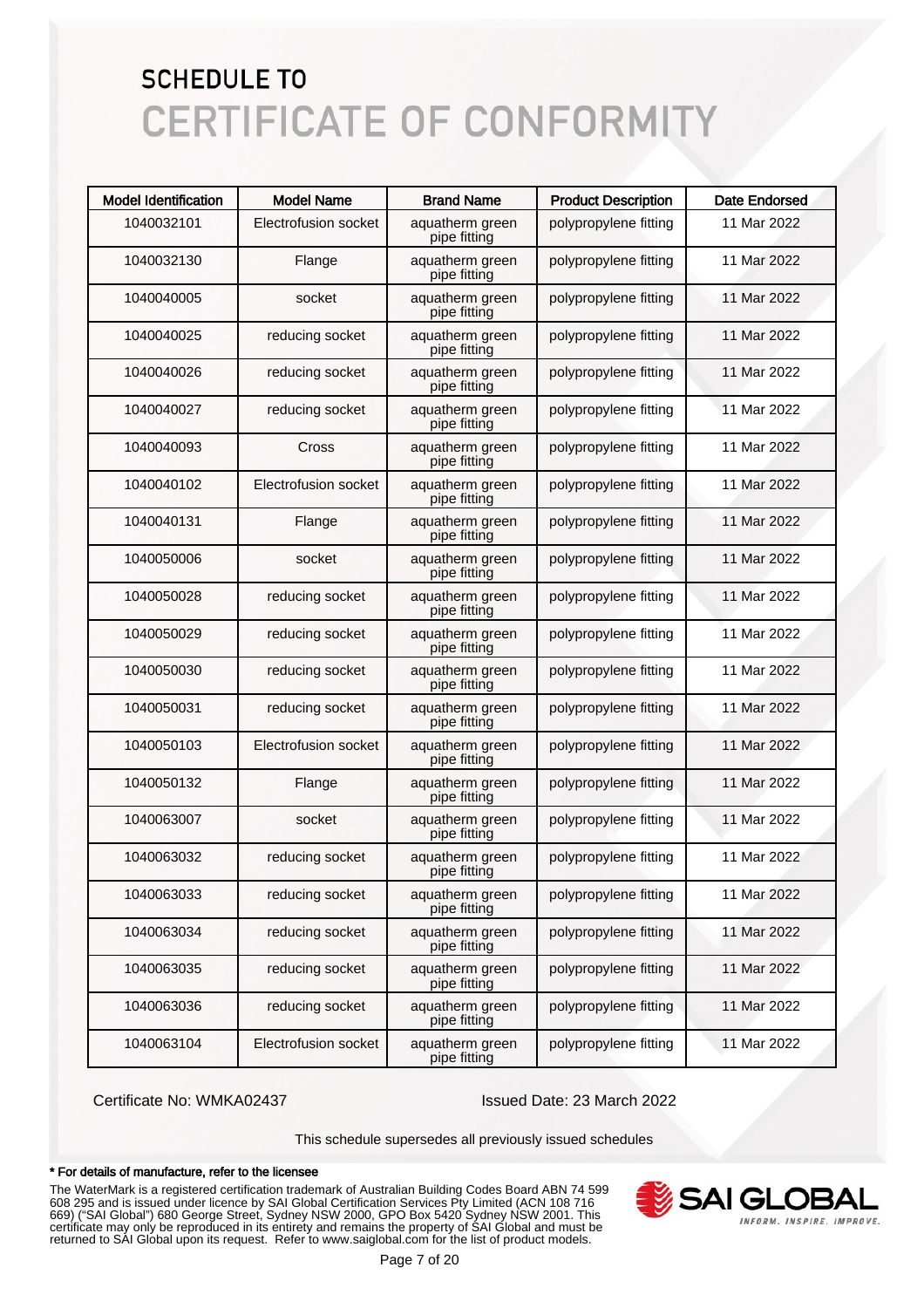| <b>Model Identification</b> | <b>Model Name</b>    | <b>Brand Name</b>               | <b>Product Description</b> | <b>Date Endorsed</b> |
|-----------------------------|----------------------|---------------------------------|----------------------------|----------------------|
| 1040063133                  | Flange               | aquatherm green<br>pipe fitting | polypropylene fitting      | 11 Mar 2022          |
| 1040075008                  | socket               | aquatherm green<br>pipe fitting | polypropylene fitting      | 11 Mar 2022          |
| 1040075037                  | reducing socket      | aquatherm green<br>pipe fitting | polypropylene fitting      | 11 Mar 2022          |
| 1040075038                  | reducing socket      | aquatherm green<br>pipe fitting | polypropylene fitting      | 11 Mar 2022          |
| 1040075039                  | reducing socket      | aquatherm green<br>pipe fitting | polypropylene fitting      | 11 Mar 2022          |
| 1040075040                  | reducing socket      | aquatherm green<br>pipe fitting | polypropylene fitting      | 11 Mar 2022          |
| 1040075041                  | reducing socket      | aquatherm green<br>pipe fitting | polypropylene fitting      | 11 Mar 2022          |
| 1040075042                  | reducing socket      | aquatherm green<br>pipe fitting | polypropylene fitting      | 11 Mar 2022          |
| 1040075105                  | Electrofusion socket | aquatherm green<br>pipe fitting | polypropylene fitting      | 11 Mar 2022          |
| 1040075134                  | Flange               | aquatherm green<br>pipe fitting | polypropylene fitting      | 11 Mar 2022          |
| 1040090009                  | socket               | aquatherm green<br>pipe fitting | polypropylene fitting      | 11 Mar 2022          |
| 1040090043                  | reducing socket      | aquatherm green<br>pipe fitting | polypropylene fitting      | 11 Mar 2022          |
| 1040090044                  | reducing socket      | aquatherm green<br>pipe fitting | polypropylene fitting      | 11 Mar 2022          |
| 1040090045                  | reducing socket      | aquatherm green<br>pipe fitting | polypropylene fitting      | 11 Mar 2022          |
| 1040090106                  | Electrofusion socket | aquatherm green<br>pipe fitting | polypropylene fitting      | 11 Mar 2022          |
| 1040090135                  | Flange               | aquatherm green<br>pipe fitting | polypropylene fitting      | 11 Mar 2022          |
| 1040110010                  | socket               | aquatherm green<br>pipe fitting | polypropylene fitting      | 11 Mar 2022          |
| 1040110046                  | reducing socket      | aquatherm green<br>pipe fitting | polypropylene fitting      | 11 Mar 2022          |
| 1040110047                  | reducing socket      | aquatherm green<br>pipe fitting | polypropylene fitting      | 11 Mar 2022          |
| 1040110048                  | reducing socket      | aquatherm green<br>pipe fitting | polypropylene fitting      | 11 Mar 2022          |
| 1040110107                  | Electrofusion socket | aquatherm green<br>pipe fitting | polypropylene fitting      | 11 Mar 2022          |
| 1040110136                  | Flange               | aquatherm green<br>pipe fitting | polypropylene fitting      | 11 Mar 2022          |
| 1040125011                  | socket               | aquatherm green<br>pipe fitting | polypropylene fitting      | 11 Mar 2022          |

Certificate No: WMKA02437 Issued Date: 23 March 2022

This schedule supersedes all previously issued schedules

#### \* For details of manufacture, refer to the licensee

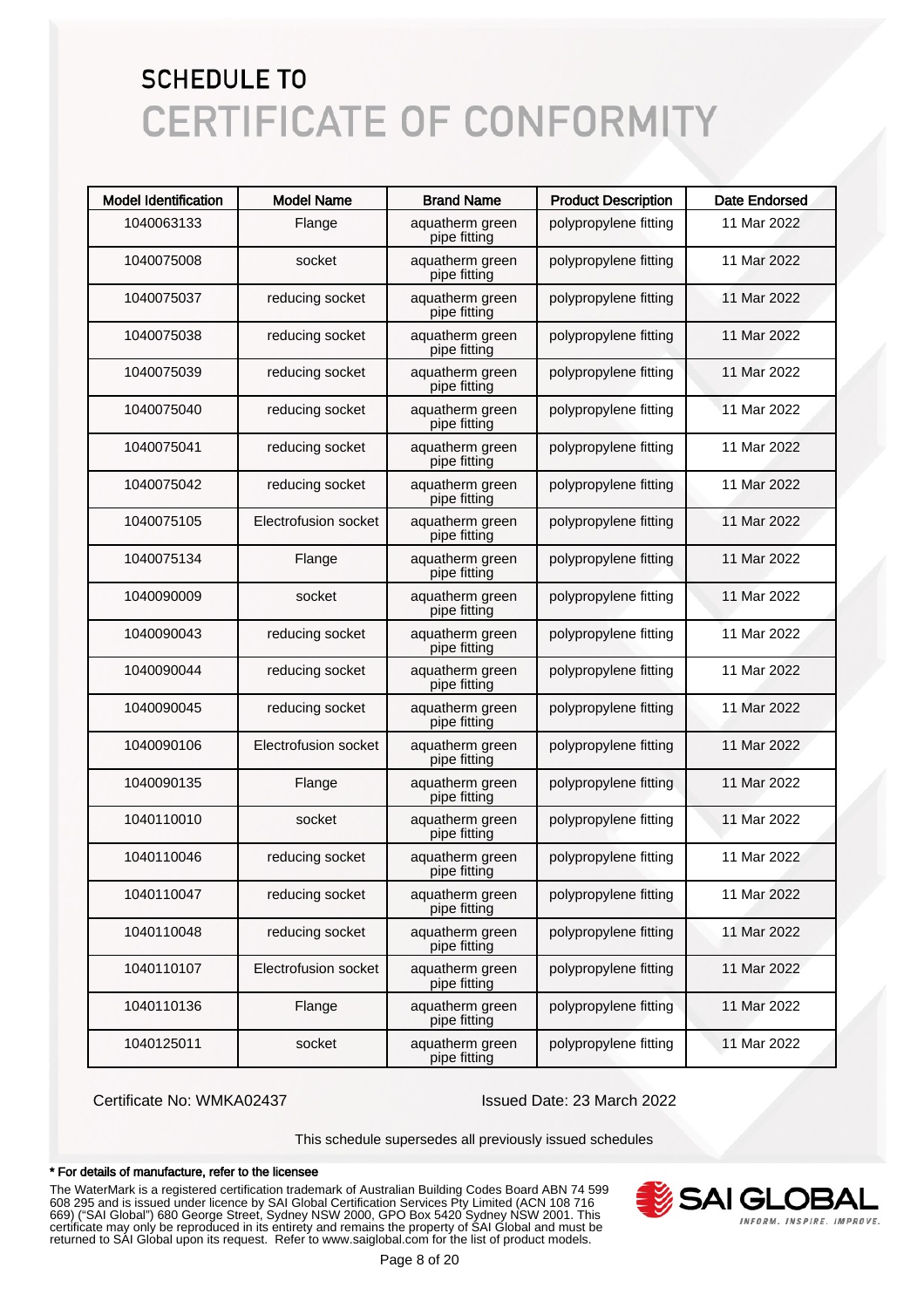| <b>Model Identification</b> | <b>Model Name</b>                                | <b>Brand Name</b>               | <b>Product Description</b> | <b>Date Endorsed</b> |
|-----------------------------|--------------------------------------------------|---------------------------------|----------------------------|----------------------|
| 1040125049                  | reducing socket                                  | aquatherm green<br>pipe fitting | polypropylene fitting      | 11 Mar 2022          |
| 1040125050                  | reducing socket                                  | aquatherm green<br>pipe fitting | polypropylene fitting      | 11 Mar 2022          |
| 1040125051                  | reducing socket                                  | aquatherm green<br>pipe fitting | polypropylene fitting      | 11 Mar 2022          |
| 1040125108                  | Electrofusion socket                             | aquatherm green<br>pipe fitting | polypropylene fitting      | 11 Mar 2022          |
| 1040125137                  | Flange                                           | aquatherm green<br>pipe fitting | polypropylene fitting      | 11 Mar 2022          |
| 1040160109                  | Electrofusion socket                             | aquatherm green<br>pipe fitting | polypropylene fitting      | 11 Mar 2022          |
| 1040160138                  | Flange                                           | aquatherm green<br>pipe fitting | polypropylene fitting      | 11 Mar 2022          |
| 1050000130                  | <b>Brass Counterpart for</b><br>nut adapter      | aquatherm green<br>pipe fitting | polypropylene fitting      | 11 Mar 2022          |
| 1050000131                  | <b>Brass Counterpart for</b><br>nut adapter      | aquatherm green<br>pipe fitting | polypropylene fitting      | 11 Mar 2022          |
| 1050000132                  | <b>Brass Counterpart for</b><br>nut adapter      | aquatherm green<br>pipe fitting | polypropylene fitting      | 11 Mar 2022          |
| 1050000133                  | <b>Brass Counterpart for</b><br>nut adapter      | aquatherm green<br>pipe fitting | polypropylene fitting      | 11 Mar 2022          |
| 1050000134                  | <b>Brass Counterpart for</b><br>nut adapter      | aquatherm green<br>pipe fitting | polypropylene fitting      | 11 Mar 2022          |
| 1050000135                  | <b>Brass Counterpart for</b><br>nut adapter      | aquatherm green<br>pipe fitting | polypropylene fitting      | 11 Mar 2022          |
| 1050000138                  | <b>Brass Counterpart for</b><br>nut adapter      | aquatherm green<br>pipe fitting | polypropylene fitting      | 11 Mar 2022          |
| 1050000139                  | <b>Brass Counterpart for</b><br>nut adapter      | aquatherm green<br>pipe fitting | polypropylene fitting      | 11 Mar 2022          |
| 1050000140                  | <b>Brass Counterpart for</b><br>nut adapter      | aquatherm green<br>pipe fitting | polypropylene fitting      | 11 Mar 2022          |
| 1050000141                  | <b>Brass Counterpart for</b><br>nut adapter      | aquatherm green<br>pipe fitting | polypropylene fitting      | 11 Mar 2022          |
| 1050000142                  | <b>Brass Counterpart for</b><br>nut adapter      | aquatherm green<br>pipe fitting | polypropylene fitting      | 11 Mar 2022          |
| 1050000143                  | <b>Brass Counterpart for</b><br>nut adapter      | aquatherm green<br>pipe fitting | polypropylene fitting      | 11 Mar 2022          |
| 1050020050                  | PP-plastic screw<br>joint                        | aquatherm green<br>pipe fitting | polypropylene fitting      | 11 Mar 2022          |
| 1050020070                  | <b>Transition coupling</b><br>with male thread   | aquatherm green<br>pipe fitting | polypropylene fitting      | 11 Mar 2022          |
| 1050020076                  | <b>Transition coupling</b><br>with female thread | aquatherm green<br>pipe fitting | polypropylene fitting      | 11 Mar 2022          |
| 1050020082                  | Loos nut adapter                                 | aquatherm green<br>pipe fitting | polypropylene fitting      | 11 Mar 2022          |

Certificate No: WMKA02437 Issued Date: 23 March 2022

This schedule supersedes all previously issued schedules

#### \* For details of manufacture, refer to the licensee

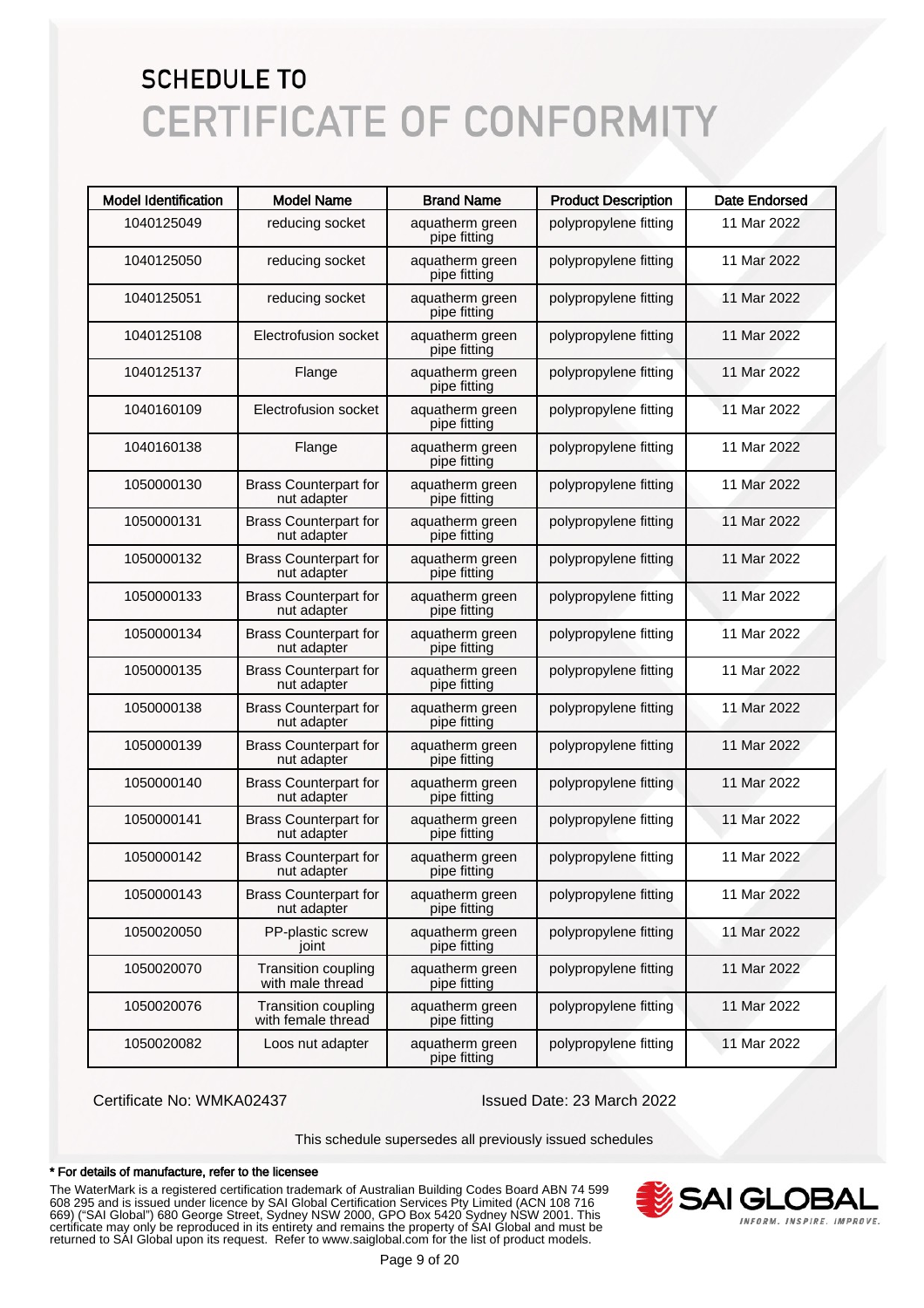| <b>Model Identification</b> | <b>Model Name</b>                                | <b>Brand Name</b>               | <b>Product Description</b> | <b>Date Endorsed</b> |
|-----------------------------|--------------------------------------------------|---------------------------------|----------------------------|----------------------|
| 1050020090                  | Water meter nut<br>adapter                       | aquatherm green<br>pipe fitting | polypropylene fitting      | 11 Mar 2022          |
| 1050020097                  | Nut adapter                                      | aquatherm green<br>pipe fitting | polypropylene fitting      | 11 Mar 2022          |
| 1050020110                  | Counterpart for nut<br>adapter                   | aquatherm green<br>pipe fitting | polypropylene fitting      | 11 Mar 2022          |
| 1050020183                  | Draining branch                                  | aquatherm green<br>pipe fitting | polypropylene fitting      | 11 Mar 2022          |
| 1050025051                  | PP-plastic screw<br>joint                        | aquatherm green<br>pipe fitting | polypropylene fitting      | 11 Mar 2022          |
| 1050025071                  | <b>Transition coupling</b><br>with male thread   | aquatherm green<br>pipe fitting | polypropylene fitting      | 11 Mar 2022          |
| 1050025077                  | <b>Transition coupling</b><br>with female thread | aquatherm green<br>pipe fitting | polypropylene fitting      | 11 Mar 2022          |
| 1050025083                  | Loos nut adapter                                 | aquatherm green<br>pipe fitting | polypropylene fitting      | 11 Mar 2022          |
| 1050025091                  | Water meter nut<br>adapter                       | aquatherm green<br>pipe fitting | polypropylene fitting      | 11 Mar 2022          |
| 1050025098                  | Nut adapter                                      | aquatherm green<br>pipe fitting | polypropylene fitting      | 11 Mar 2022          |
| 1050025099                  | Nut adapter                                      | aquatherm green<br>pipe fitting | polypropylene fitting      | 11 Mar 2022          |
| 1050025111                  | Counterpart for nut<br>adapter                   | aquatherm green<br>pipe fitting | polypropylene fitting      | 11 Mar 2022          |
| 1050025112                  | Counterpart for nut<br>adapter                   | aquatherm green<br>pipe fitting | polypropylene fitting      | 11 Mar 2022          |
| 1050025184                  | Draining branch                                  | aquatherm green<br>pipe fitting | polypropylene fitting      | 11 Mar 2022          |
| 1050032020                  | Flange adapter                                   | aquatherm green<br>pipe fitting | polypropylene fitting      | 11 Mar 2022          |
| 1050032040                  | Coupling screw joint                             | aquatherm green<br>pipe fitting | polypropylene fitting      | 11 Mar 2022          |
| 1050032052                  | PP-plastic screw<br>joint                        | aquatherm green<br>pipe fitting | polypropylene fitting      | 11 Mar 2022          |
| 1050032072                  | <b>Transition coupling</b><br>with male thread   | aquatherm green<br>pipe fitting | polypropylene fitting      | 11 Mar 2022          |
| 1050032078                  | <b>Transition coupling</b><br>with female thread | aquatherm green<br>pipe fitting | polypropylene fitting      | 11 Mar 2022          |
| 1050032084                  | Loos nut adapter                                 | aquatherm green<br>pipe fitting | polypropylene fitting      | 11 Mar 2022          |
| 1050032092                  | Water meter nut<br>adapter                       | aquatherm green<br>pipe fitting | polypropylene fitting      | 11 Mar 2022          |
| 1050032100                  | Nut adapter                                      | aquatherm green<br>pipe fitting | polypropylene fitting      | 11 Mar 2022          |
| 1050032101                  | Nut adapter                                      | aquatherm green<br>pipe fitting | polypropylene fitting      | 11 Mar 2022          |

Certificate No: WMKA02437 Issued Date: 23 March 2022

This schedule supersedes all previously issued schedules

#### \* For details of manufacture, refer to the licensee

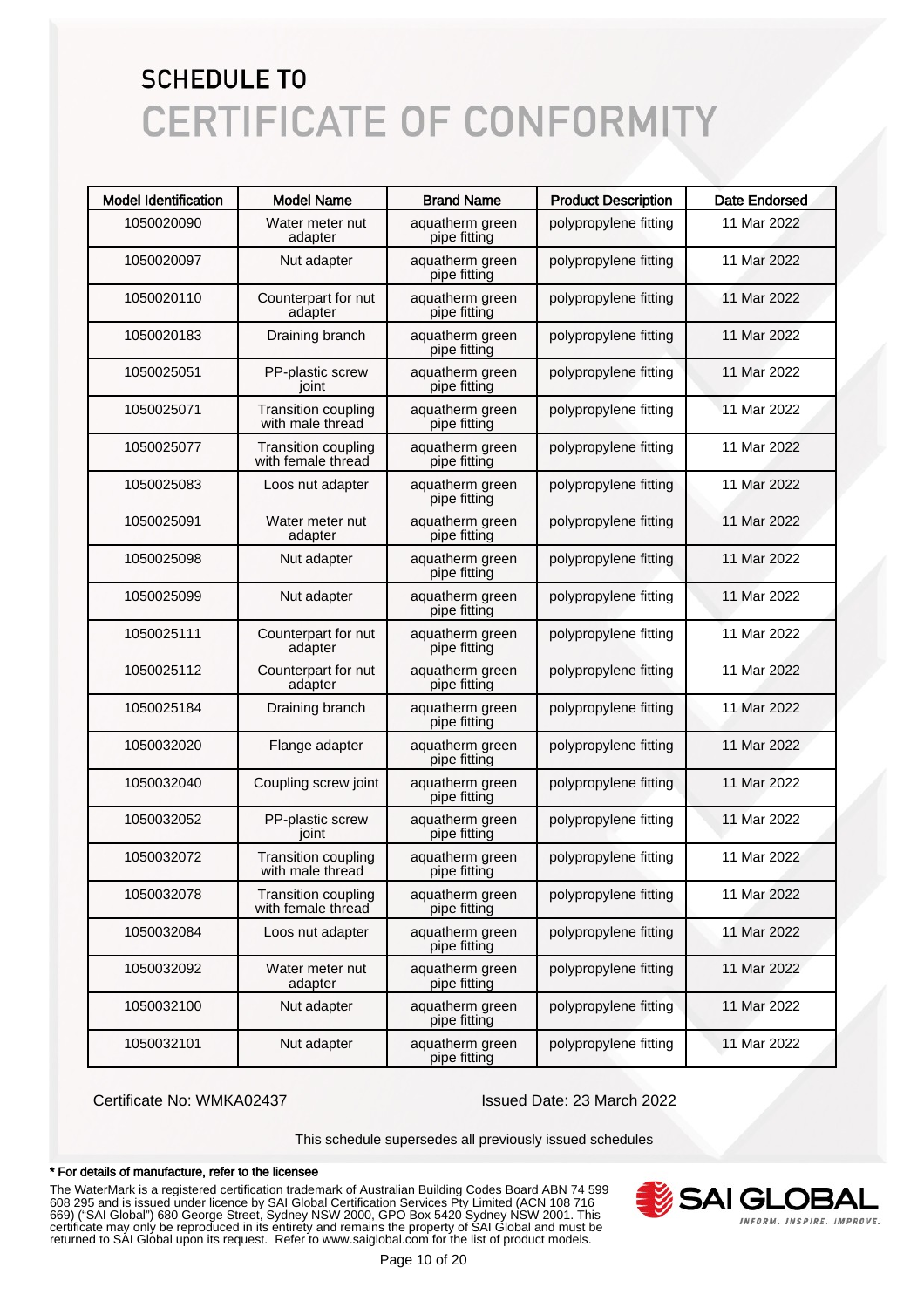| <b>Model Identification</b> | <b>Model Name</b>                                | <b>Brand Name</b>               | <b>Product Description</b> | <b>Date Endorsed</b> |
|-----------------------------|--------------------------------------------------|---------------------------------|----------------------------|----------------------|
| 1050032113                  | Counterpart for nut<br>adapter                   | aquatherm green<br>pipe fitting | polypropylene fitting      | 11 Mar 2022          |
| 1050032114                  | Counterpart for nut<br>adapter                   | aquatherm green<br>pipe fitting | polypropylene fitting      | 11 Mar 2022          |
| 1050032185                  | Draining branch                                  | aquatherm green<br>pipe fitting | polypropylene fitting      | 11 Mar 2022          |
| 1050040021                  | Flange adapter                                   | aquatherm green<br>pipe fitting | polypropylene fitting      | 11 Mar 2022          |
| 1050040041                  | Coupling screw joint                             | aquatherm green<br>pipe fitting | polypropylene fitting      | 11 Mar 2022          |
| 1050040053                  | PP-plastic screw<br>joint                        | aquatherm green<br>pipe fitting | polypropylene fitting      | 11 Mar 2022          |
| 1050040073                  | <b>Transition coupling</b><br>with male thread   | aquatherm green<br>pipe fitting | polypropylene fitting      | 11 Mar 2022          |
| 1050040079                  | <b>Transition coupling</b><br>with female thread | aquatherm green<br>pipe fitting | polypropylene fitting      | 11 Mar 2022          |
| 1050040085                  | Loos nut adapter                                 | aquatherm green<br>pipe fitting | polypropylene fitting      | 11 Mar 2022          |
| 1050040102                  | Nut adapter                                      | aquatherm green<br>pipe fitting | polypropylene fitting      | 11 Mar 2022          |
| 1050040103                  | Nut adapter                                      | aquatherm green<br>pipe fitting | polypropylene fitting      | 11 Mar 2022          |
| 1050040115                  | Counterpart for nut<br>adapter                   | aquatherm green<br>pipe fitting | polypropylene fitting      | 11 Mar 2022          |
| 1050040116                  | Counterpart for nut<br>adapter                   | aquatherm green<br>pipe fitting | polypropylene fitting      | 11 Mar 2022          |
| 1050040186                  | Draining branch                                  | aquatherm green<br>pipe fitting | polypropylene fitting      | 11 Mar 2022          |
| 1050050022                  | Flange adapter                                   | aquatherm green<br>pipe fitting | polypropylene fitting      | 11 Mar 2022          |
| 1050050042                  | Coupling screw joint                             | aquatherm green<br>pipe fitting | polypropylene fitting      | 11 Mar 2022          |
| 1050050054                  | PP-plastic screw<br>joint                        | aquatherm green<br>pipe fitting | polypropylene fitting      | 11 Mar 2022          |
| 1050050074                  | <b>Transition coupling</b><br>with male thread   | aquatherm green<br>pipe fitting | polypropylene fitting      | 11 Mar 2022          |
| 1050050080                  | <b>Transition coupling</b><br>with female thread | aquatherm green<br>pipe fitting | polypropylene fitting      | 11 Mar 2022          |
| 1050050104                  | Nut adapter                                      | aquatherm green<br>pipe fitting | polypropylene fitting      | 11 Mar 2022          |
| 1050050105                  | Nut adapter                                      | aquatherm green<br>pipe fitting | polypropylene fitting      | 11 Mar 2022          |
| 1050050117                  | Counterpart for nut<br>adapter                   | aquatherm green<br>pipe fitting | polypropylene fitting      | 11 Mar 2022          |
| 1050050118                  | Counterpart for nut<br>adapter                   | aquatherm green<br>pipe fitting | polypropylene fitting      | 11 Mar 2022          |

Certificate No: WMKA02437 Issued Date: 23 March 2022

This schedule supersedes all previously issued schedules

#### \* For details of manufacture, refer to the licensee

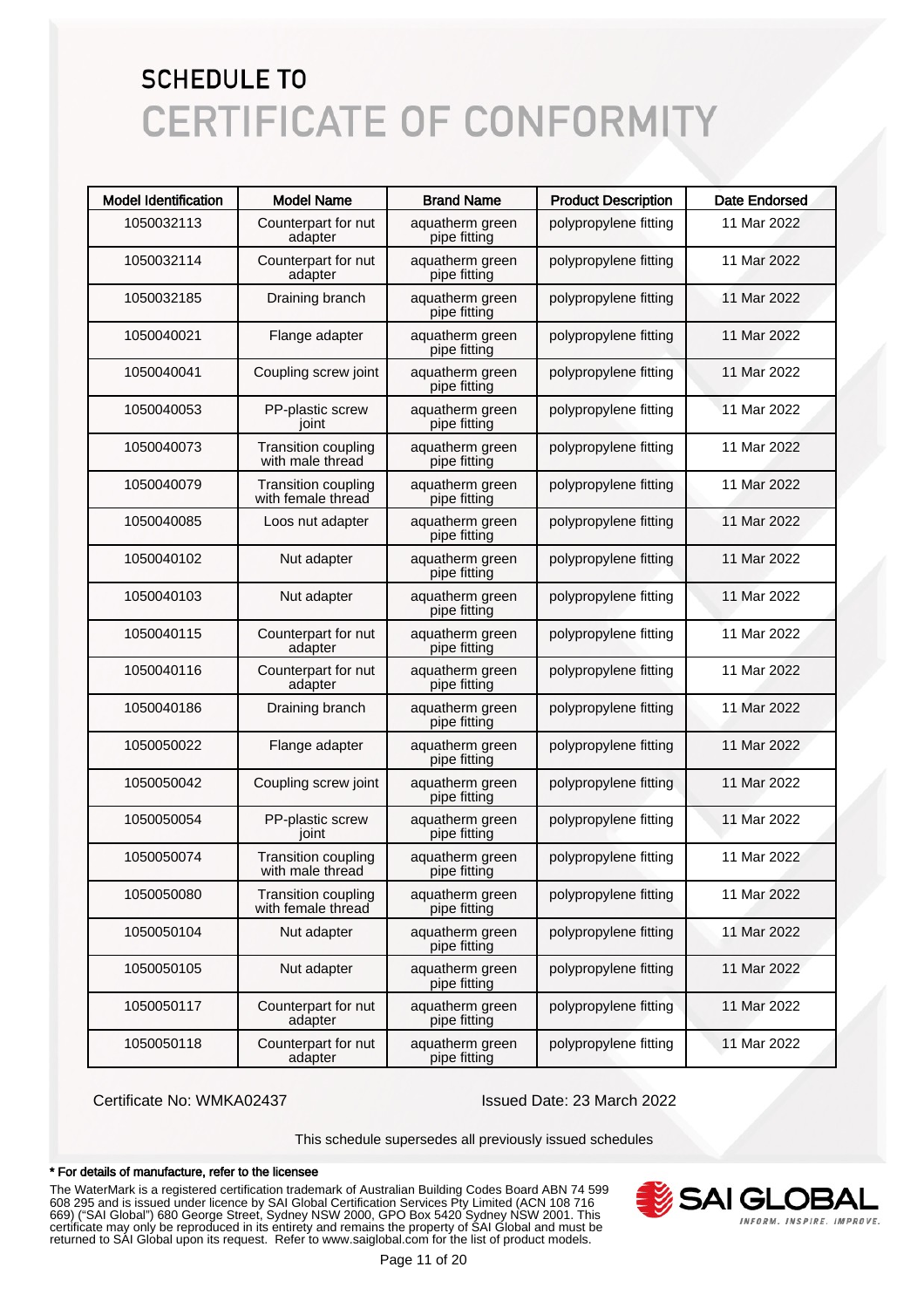| <b>Model Identification</b> | <b>Model Name</b>                                | <b>Brand Name</b>               | <b>Product Description</b> | <b>Date Endorsed</b> |
|-----------------------------|--------------------------------------------------|---------------------------------|----------------------------|----------------------|
| 1050050187                  | Draining branch                                  | aquatherm green<br>pipe fitting | polypropylene fitting      | 11 Mar 2022          |
| 1050063023                  | Flange adapter                                   | aquatherm green<br>pipe fitting | polypropylene fitting      | 11 Mar 2022          |
| 1050063043                  | Coupling screw joint                             | aquatherm green<br>pipe fitting | polypropylene fitting      | 11 Mar 2022          |
| 1050063055                  | PP-plastic screw<br>joint                        | aquatherm green<br>pipe fitting | polypropylene fitting      | 11 Mar 2022          |
| 1050063075                  | <b>Transition coupling</b><br>with male thread   | aquatherm green<br>pipe fitting | polypropylene fitting      | 11 Mar 2022          |
| 1050063081                  | <b>Transition coupling</b><br>with female thread | aquatherm green<br>pipe fitting | polypropylene fitting      | 11 Mar 2022          |
| 1050063106                  | Nut adapter                                      | aquatherm green<br>pipe fitting | polypropylene fitting      | 11 Mar 2022          |
| 1050063107                  | Nut adapter                                      | aquatherm green<br>pipe fitting | polypropylene fitting      | 11 Mar 2022          |
| 1050063119                  | Counterpart for nut<br>adapter                   | aquatherm green<br>pipe fitting | polypropylene fitting      | 11 Mar 2022          |
| 1050063120                  | Counterpart for nut<br>adapter                   | aquatherm green<br>pipe fitting | polypropylene fitting      | 11 Mar 2022          |
| 1050063188                  | Draining branch                                  | aquatherm green<br>pipe fitting | polypropylene fitting      | 11 Mar 2022          |
| 1050075024                  | Flange adapter                                   | aquatherm green<br>pipe fitting | polypropylene fitting      | 11 Mar 2022          |
| 1050075044                  | Coupling screw joint                             | aquatherm green<br>pipe fitting | polypropylene fitting      | 11 Mar 2022          |
| 1050075056                  | PP-plastic screw<br>joint                        | aquatherm green<br>pipe fitting | polypropylene fitting      | 11 Mar 2022          |
| 1050075108                  | Nut adapter                                      | aquatherm green<br>pipe fitting | polypropylene fitting      | 11 Mar 2022          |
| 1050075109                  | Nut adapter                                      | aquatherm green<br>pipe fitting | polypropylene fitting      | 11 Mar 2022          |
| 1050075121                  | Counterpart for nut<br>adapter                   | aquatherm green<br>pipe fitting | polypropylene fitting      | 11 Mar 2022          |
| 1050075122                  | Counterpart for nut<br>adapter                   | aquatherm green<br>pipe fitting | polypropylene fitting      | 11 Mar 2022          |
| 1050090025                  | Flange adapter                                   | aquatherm green<br>pipe fitting | polypropylene fitting      | 11 Mar 2022          |
| 1050110026                  | Flange adapter                                   | aquatherm green<br>pipe fitting | polypropylene fitting      | 11 Mar 2022          |
| 1050125027                  | Flange adapter                                   | aquatherm green<br>pipe fitting | polypropylene fitting      | 11 Mar 2022          |
| 1050125028                  | Flange adapter                                   | aquatherm green<br>pipe fitting | polypropylene fitting      | 11 Mar 2022          |
| 1052160029                  | Flange adapter                                   | aquatherm green<br>pipe fitting | polypropylene fitting      | 11 Mar 2022          |

Certificate No: WMKA02437 Issued Date: 23 March 2022

This schedule supersedes all previously issued schedules

#### \* For details of manufacture, refer to the licensee

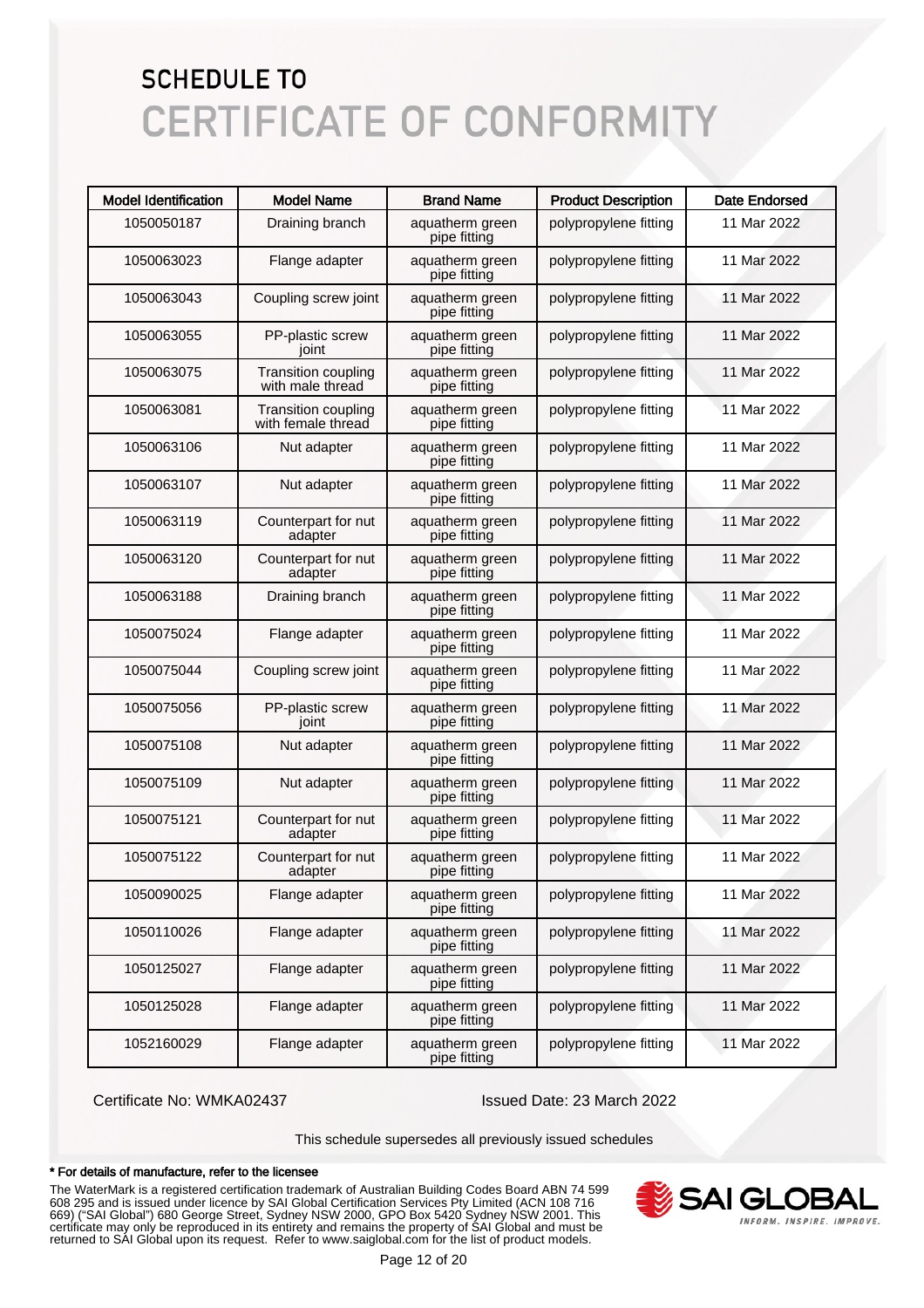| <b>Model Identification</b> | <b>Model Name</b>                         | <b>Brand Name</b>               | <b>Product Description</b> | <b>Date Endorsed</b> |
|-----------------------------|-------------------------------------------|---------------------------------|----------------------------|----------------------|
| 1054160030                  | Flange adapter                            | aquatherm green<br>pipe fitting | polypropylene fitting      | 11 Mar 2022          |
| 1060016015                  | T - piece                                 | aquatherm green<br>pipe fitting | polypropylene fitting      | 11 Mar 2022          |
| 1060016140                  | Transition T- piece<br>with female thread | aquatherm green<br>pipe fitting | polypropylene fitting      | 11 Mar 2022          |
| 1060020016                  | T - piece                                 | aquatherm green<br>pipe fitting | polypropylene fitting      | 11 Mar 2022          |
| 1060020030                  | reduction T - piece                       | aquatherm green<br>pipe fitting | polypropylene fitting      | 11 Mar 2022          |
| 1060020031                  | reduction T - piece                       | aquatherm green<br>pipe fitting | polypropylene fitting      | 11 Mar 2022          |
| 1060020032                  | reduction T - piece                       | aquatherm green<br>pipe fitting | polypropylene fitting      | 11 Mar 2022          |
| 1060020033                  | reduction T - piece                       | aquatherm green<br>pipe fitting | polypropylene fitting      | 11 Mar 2022          |
| 1060020141                  | Transition T- piece<br>with female thread | aquatherm green<br>pipe fitting | polypropylene fitting      | 11 Mar 2022          |
| 1060020142                  | Transition T- piece<br>with female thread | aquatherm green<br>pipe fitting | polypropylene fitting      | 11 Mar 2022          |
| 1060020154                  | Transition T- piece<br>with male thread   | aquatherm green<br>pipe fitting | polypropylene fitting      | 11 Mar 2022          |
| 1060025017                  | T - piece                                 | aquatherm green<br>pipe fitting | polypropylene fitting      | 11 Mar 2022          |
| 1060025034                  | reduction T - piece                       | aquatherm green<br>pipe fitting | polypropylene fitting      | 11 Mar 2022          |
| 1060025035                  | reduction T - piece                       | aquatherm green<br>pipe fitting | polypropylene fitting      | 11 Mar 2022          |
| 1060025036                  | reduction T - piece                       | aquatherm green<br>pipe fitting | polypropylene fitting      | 11 Mar 2022          |
| 1060025037                  | reduction T - piece                       | aquatherm green<br>pipe fitting | polypropylene fitting      | 11 Mar 2022          |
| 1060025038                  | reduction T - piece                       | aquatherm green<br>pipe fitting | polypropylene fitting      | 11 Mar 2022          |
| 1060025143                  | Transition T- piece<br>with female thread | aquatherm green<br>pipe fitting | polypropylene fitting      | 11 Mar 2022          |
| 1060025144                  | Transition T- piece<br>with female thread | aquatherm green<br>pipe fitting | polypropylene fitting      | 11 Mar 2022          |
| 1060032018                  | T - piece                                 | aquatherm green<br>pipe fitting | polypropylene fitting      | 11 Mar 2022          |
| 1060032039                  | reduction T - piece                       | aquatherm green<br>pipe fitting | polypropylene fitting      | 11 Mar 2022          |
| 1060032040                  | reduction T - piece                       | aquatherm green<br>pipe fitting | polypropylene fitting      | 11 Mar 2022          |
| 1060032041                  | reduction T - piece                       | aquatherm green<br>pipe fitting | polypropylene fitting      | 11 Mar 2022          |

Certificate No: WMKA02437 Issued Date: 23 March 2022

This schedule supersedes all previously issued schedules

#### \* For details of manufacture, refer to the licensee

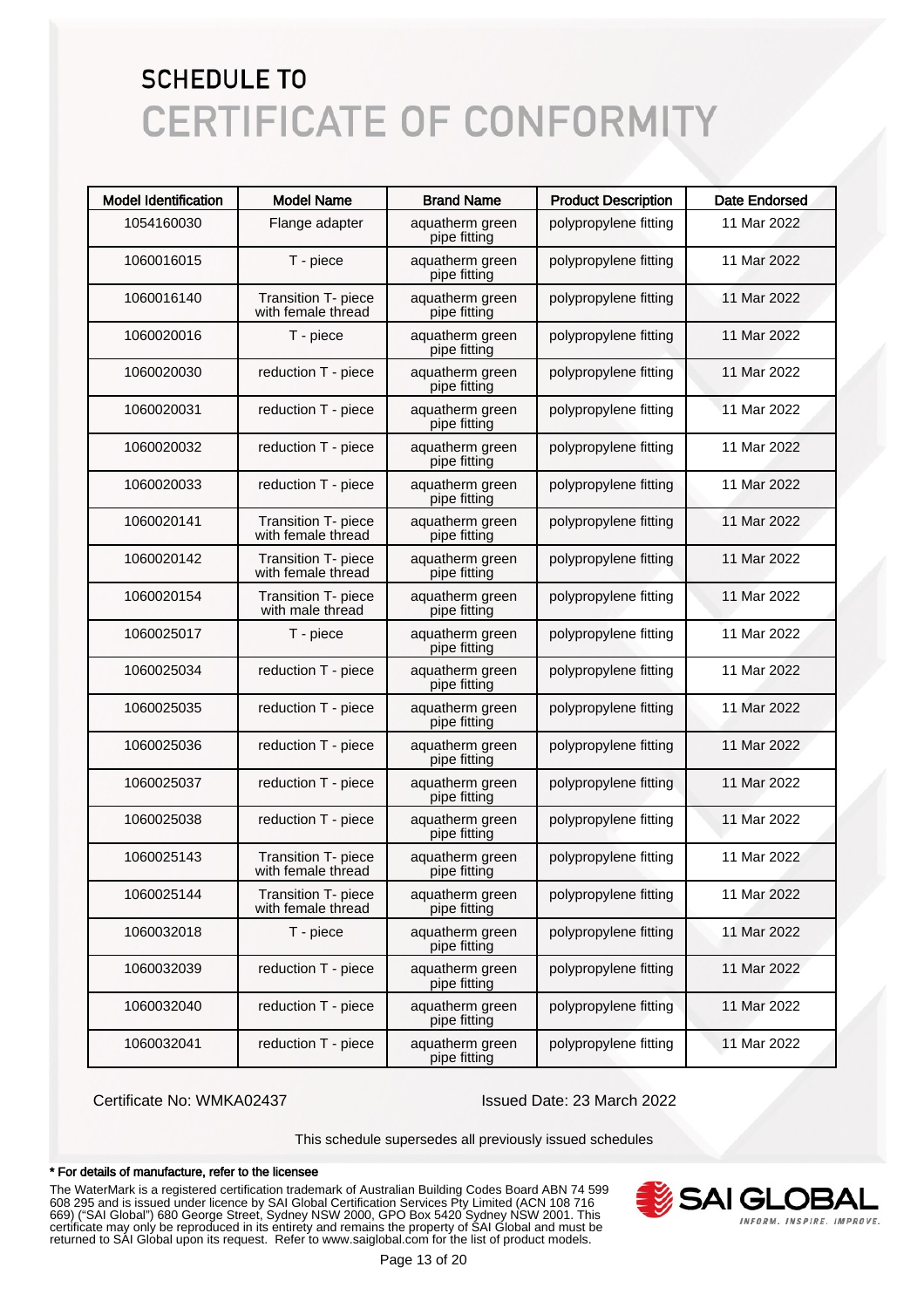| <b>Model Identification</b> | <b>Model Name</b>                         | <b>Brand Name</b>               | <b>Product Description</b> | <b>Date Endorsed</b> |
|-----------------------------|-------------------------------------------|---------------------------------|----------------------------|----------------------|
| 1060032042                  | reduction T - piece                       | aquatherm green<br>pipe fitting | polypropylene fitting      | 11 Mar 2022          |
| 1060032043                  | reduction T - piece                       | aquatherm green<br>pipe fitting | polypropylene fitting      | 11 Mar 2022          |
| 1060032145                  | Transition T- piece<br>with female thread | aquatherm green<br>pipe fitting | polypropylene fitting      | 11 Mar 2022          |
| 1060032146                  | Transition T- piece<br>with female thread | aquatherm green<br>pipe fitting | polypropylene fitting      | 11 Mar 2022          |
| 1060032147                  | Transition T- piece<br>with female thread | aquatherm green<br>pipe fitting | polypropylene fitting      | 11 Mar 2022          |
| 1060040019                  | T - piece                                 | aquatherm green<br>pipe fitting | polypropylene fitting      | 11 Mar 2022          |
| 1060040044                  | reduction T - piece                       | aquatherm green<br>pipe fitting | polypropylene fitting      | 11 Mar 2022          |
| 1060040045                  | reduction T - piece                       | aquatherm green<br>pipe fitting | polypropylene fitting      | 11 Mar 2022          |
| 1060040046                  | reduction T - piece                       | aquatherm green<br>pipe fitting | polypropylene fitting      | 11 Mar 2022          |
| 1060040148                  | Transition T- piece<br>with female thread | aquatherm green<br>pipe fitting | polypropylene fitting      | 11 Mar 2022          |
| 1060040149                  | Transition T- piece<br>with female thread | aquatherm green<br>pipe fitting | polypropylene fitting      | 11 Mar 2022          |
| 1060040150                  | Transition T- piece<br>with female thread | aquatherm green<br>pipe fitting | polypropylene fitting      | 11 Mar 2022          |
| 1060050020                  | T - piece                                 | aquatherm green<br>pipe fitting | polypropylene fitting      | 11 Mar 2022          |
| 1060050047                  | reduction T - piece                       | aquatherm green<br>pipe fitting | polypropylene fitting      | 11 Mar 2022          |
| 1060050048                  | reduction T - piece                       | aquatherm green<br>pipe fitting | polypropylene fitting      | 11 Mar 2022          |
| 1060050049                  | reduction T - piece                       | aquatherm green<br>pipe fitting | polypropylene fitting      | 11 Mar 2022          |
| 1060050050                  | reduction T - piece                       | aquatherm green<br>pipe fitting | polypropylene fitting      | 11 Mar 2022          |
| 1060050151                  | Transition T- piece<br>with female thread | aquatherm green<br>pipe fitting | polypropylene fitting      | 11 Mar 2022          |
| 1060050152                  | Transition T- piece<br>with female thread | aquatherm green<br>pipe fitting | polypropylene fitting      | 11 Mar 2022          |
| 1060050153                  | Transition T- piece<br>with female thread | aquatherm green<br>pipe fitting | polypropylene fitting      | 11 Mar 2022          |
| 1060063021                  | T - piece                                 | aquatherm green<br>pipe fitting | polypropylene fitting      | 11 Mar 2022          |
| 1060063051                  | reduction T - piece                       | aquatherm green<br>pipe fitting | polypropylene fitting      | 11 Mar 2022          |
| 1060063052                  | reduction T - piece                       | aquatherm green<br>pipe fitting | polypropylene fitting      | 11 Mar 2022          |

Certificate No: WMKA02437 Issued Date: 23 March 2022

This schedule supersedes all previously issued schedules

#### \* For details of manufacture, refer to the licensee

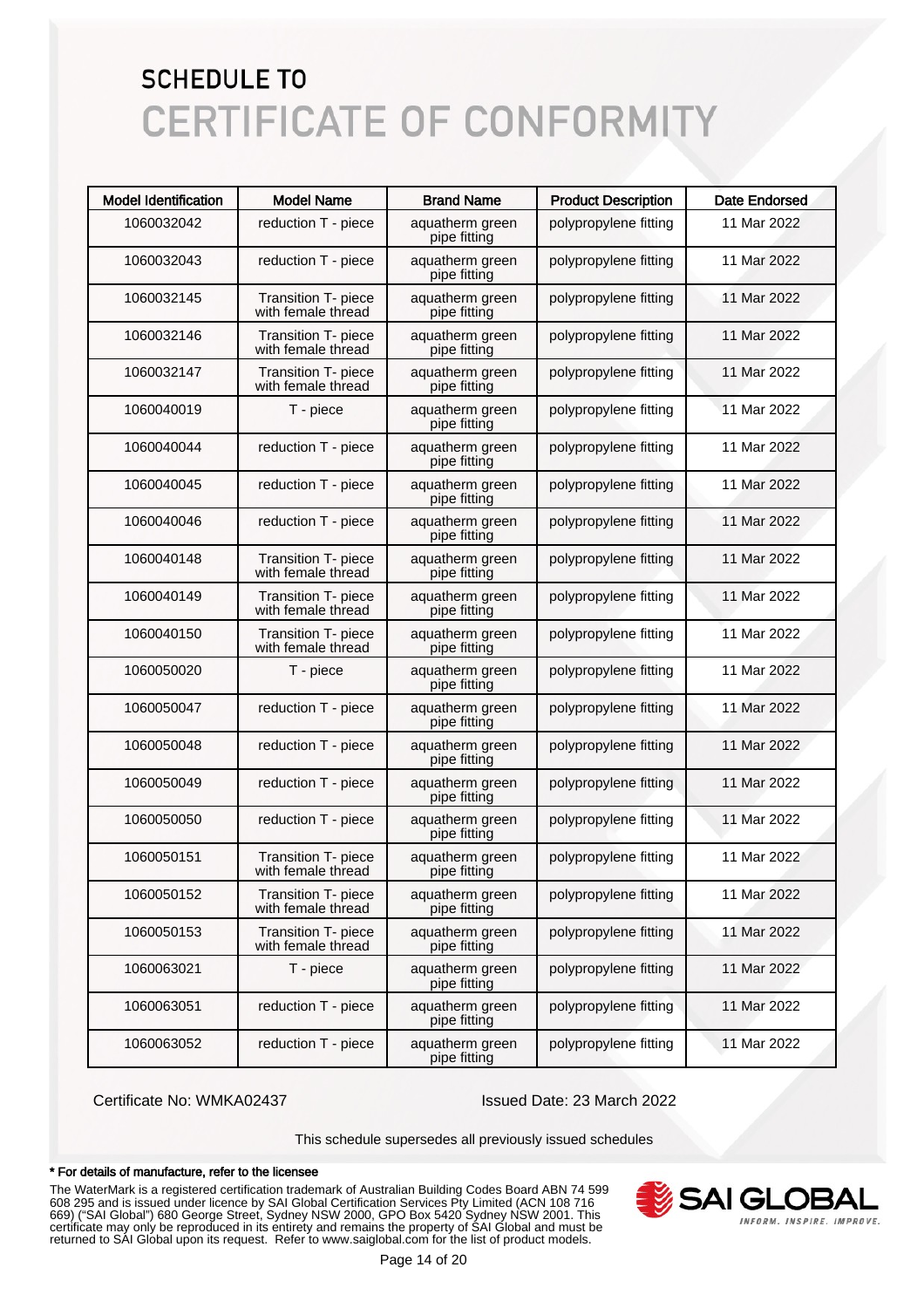| <b>Model Identification</b> | <b>Model Name</b>   | <b>Brand Name</b>               | <b>Product Description</b> | <b>Date Endorsed</b> |
|-----------------------------|---------------------|---------------------------------|----------------------------|----------------------|
| 1060063053                  | reduction T - piece | aquatherm green<br>pipe fitting | polypropylene fitting      | 11 Mar 2022          |
| 1060063054                  | reduction T - piece | aquatherm green<br>pipe fitting | polypropylene fitting      | 11 Mar 2022          |
| 1060063055                  | reduction T - piece | aquatherm green<br>pipe fitting | polypropylene fitting      | 11 Mar 2022          |
| 1060075022                  | T - piece           | aquatherm green<br>pipe fitting | polypropylene fitting      | 11 Mar 2022          |
| 1060075056                  | reduction T - piece | aquatherm green<br>pipe fitting | polypropylene fitting      | 11 Mar 2022          |
| 1060075057                  | reduction T - piece | aquatherm green<br>pipe fitting | polypropylene fitting      | 11 Mar 2022          |
| 1060075058                  | reduction T - piece | aquatherm green<br>pipe fitting | polypropylene fitting      | 11 Mar 2022          |
| 1060075059                  | reduction T - piece | aquatherm green<br>pipe fitting | polypropylene fitting      | 11 Mar 2022          |
| 1060075060                  | reduction T - piece | aquatherm green<br>pipe fitting | polypropylene fitting      | 11 Mar 2022          |
| 1060075061                  | reduction T - piece | aquatherm green<br>pipe fitting | polypropylene fitting      | 11 Mar 2022          |
| 1060090023                  | T - piece           | aquatherm green<br>pipe fitting | polypropylene fitting      | 11 Mar 2022          |
| 1060090062                  | reduction T - piece | aquatherm green<br>pipe fitting | polypropylene fitting      | 11 Mar 2022          |
| 1060090063                  | reduction T - piece | aquatherm green<br>pipe fitting | polypropylene fitting      | 11 Mar 2022          |
| 1060090064                  | reduction T - piece | aquatherm green<br>pipe fitting | polypropylene fitting      | 11 Mar 2022          |
| 1060090065                  | reduction T - piece | aquatherm green<br>pipe fitting | polypropylene fitting      | 11 Mar 2022          |
| 1060090066                  | reduction T - piece | aquatherm green<br>pipe fitting | polypropylene fitting      | 11 Mar 2022          |
| 1060110024                  | T - piece           | aquatherm green<br>pipe fitting | polypropylene fitting      | 11 Mar 2022          |
| 1060110067                  | reduction T - piece | aquatherm green<br>pipe fitting | polypropylene fitting      | 11 Mar 2022          |
| 1060110068                  | reduction T - piece | aquatherm green<br>pipe fitting | polypropylene fitting      | 11 Mar 2022          |
| 1060110069                  | reduction T - piece | aquatherm green<br>pipe fitting | polypropylene fitting      | 11 Mar 2022          |
| 1060125025                  | T - piece           | aquatherm green<br>pipe fitting | polypropylene fitting      | 11 Mar 2022          |
| 1060125070                  | reduction T - piece | aquatherm green<br>pipe fitting | polypropylene fitting      | 11 Mar 2022          |
| 1060125071                  | reduction T - piece | aquatherm green<br>pipe fitting | polypropylene fitting      | 11 Mar 2022          |

Certificate No: WMKA02437 Issued Date: 23 March 2022

This schedule supersedes all previously issued schedules

#### \* For details of manufacture, refer to the licensee

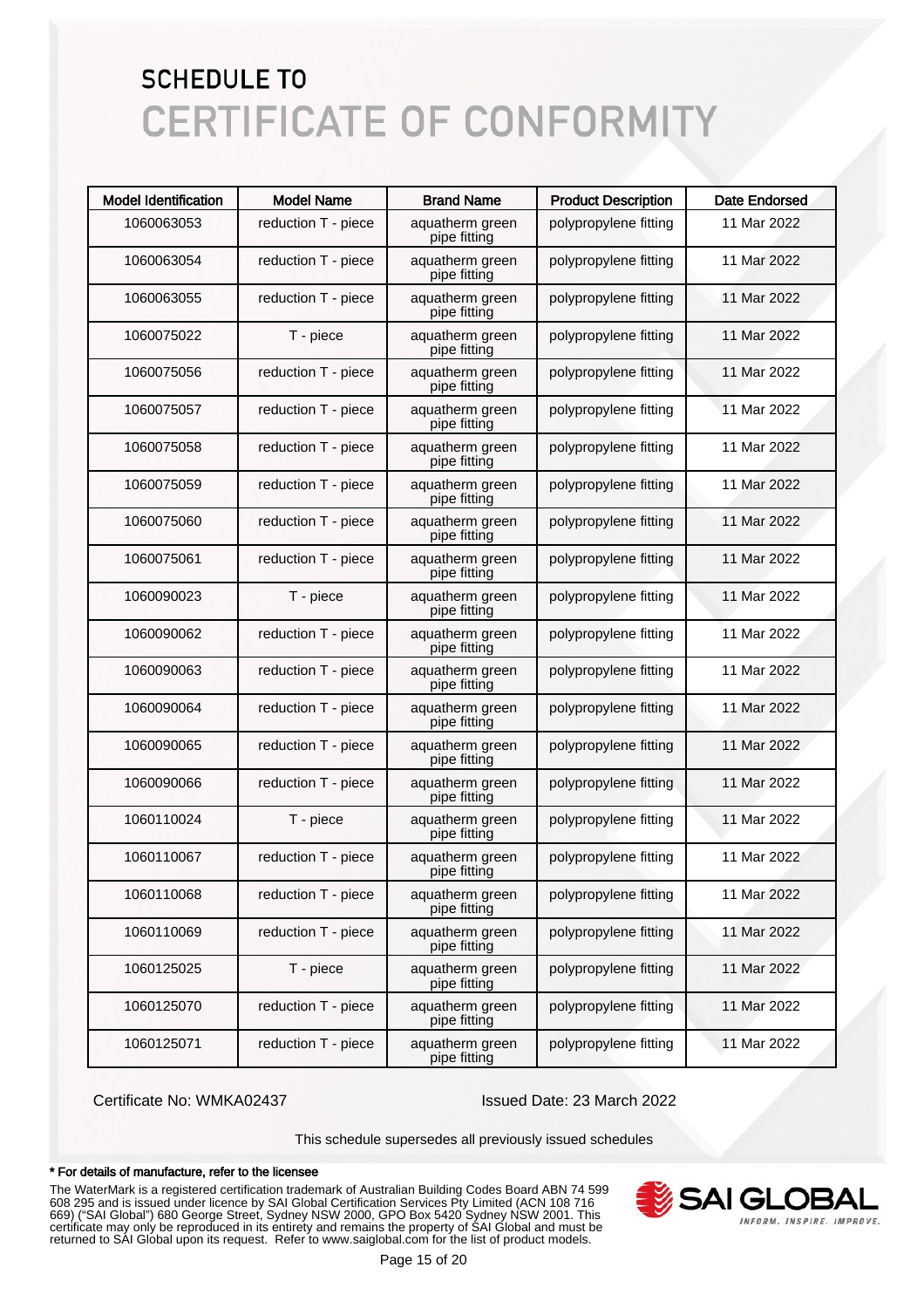| <b>Model Identification</b> | <b>Model Name</b>                      | <b>Brand Name</b>               | <b>Product Description</b> | <b>Date Endorsed</b> |
|-----------------------------|----------------------------------------|---------------------------------|----------------------------|----------------------|
| 1060125072                  | reduction T - piece                    | aquatherm green<br>pipe fitting | polypropylene fitting      | 11 Mar 2022          |
| 1062160012                  | T - piece                              | aquatherm green<br>pipe fitting | polypropylene fitting      | 11 Mar 2022          |
| 1062160073                  | reduction T - piece                    | aquatherm green<br>pipe fitting | polypropylene fitting      | 11 Mar 2022          |
| 1062160075                  | reduction T - piece                    | aquatherm green<br>pipe fitting | polypropylene fitting      | 11 Mar 2022          |
| 1062160077                  | reduction T - piece                    | aquatherm green<br>pipe fitting | polypropylene fitting      | 11 Mar 2022          |
| 1064160013                  | T - piece                              | aquatherm green<br>pipe fitting | polypropylene fitting      | 11 Mar 2022          |
| 1064160074                  | reduction T - piece                    | aquatherm green<br>pipe fitting | polypropylene fitting      | 11 Mar 2022          |
| 1064160076                  | reduction T - piece                    | aquatherm green<br>pipe fitting | polypropylene fitting      | 11 Mar 2022          |
| 1064160078                  | reduction T - piece                    | aquatherm green<br>pipe fitting | polypropylene fitting      | 11 Mar 2022          |
| 1070016001                  | Transition piece with<br>female thread | aquatherm green<br>pipe fitting | polypropylene fitting      | 11 Mar 2022          |
| 1070016007                  | Transition piece with<br>female thread | aquatherm green<br>pipe fitting | polypropylene fitting      | 11 Mar 2022          |
| 1070016021                  | Transition piece with<br>male thread   | aquatherm green<br>pipe fitting | polypropylene fitting      | 11 Mar 2022          |
| 1070016026                  | Transition piece with<br>male thread   | aquatherm green<br>pipe fitting | polypropylene fitting      | 11 Mar 2022          |
| 1070016090                  | Transition elbow with<br>female thread | aquatherm green<br>pipe fitting | polypropylene fitting      | 11 Mar 2022          |
| 1070016098                  | Transition elbow with<br>male thread   | aquatherm green<br>pipe fitting | polypropylene fitting      | 11 Mar 2022          |
| 1070020002                  | Transition piece with<br>female thread | aquatherm green<br>pipe fitting | polypropylene fitting      | 11 Mar 2022          |
| 1070020003                  | Transition piece with<br>female thread | aquatherm green<br>pipe fitting | polypropylene fitting      | 11 Mar 2022          |
| 1070020008                  | Transition piece with<br>female thread | aquatherm green<br>pipe fitting | polypropylene fitting      | 11 Mar 2022          |
| 1070020009                  | Transition piece with<br>female thread | aquatherm green<br>pipe fitting | polypropylene fitting      | 11 Mar 2022          |
| 1070020022                  | Transition piece with<br>male thread   | aquatherm green<br>pipe fitting | polypropylene fitting      | 11 Mar 2022          |
| 1070020023                  | Transition piece with<br>male thread   | aquatherm green<br>pipe fitting | polypropylene fitting      | 11 Mar 2022          |
| 1070020027                  | Transition piece with<br>male thread   | aquatherm green<br>pipe fitting | polypropylene fitting      | 11 Mar 2022          |
| 1070020028                  | Transition piece with<br>male thread   | aquatherm green<br>pipe fitting | polypropylene fitting      | 11 Mar 2022          |

Certificate No: WMKA02437 Issued Date: 23 March 2022

This schedule supersedes all previously issued schedules

#### \* For details of manufacture, refer to the licensee

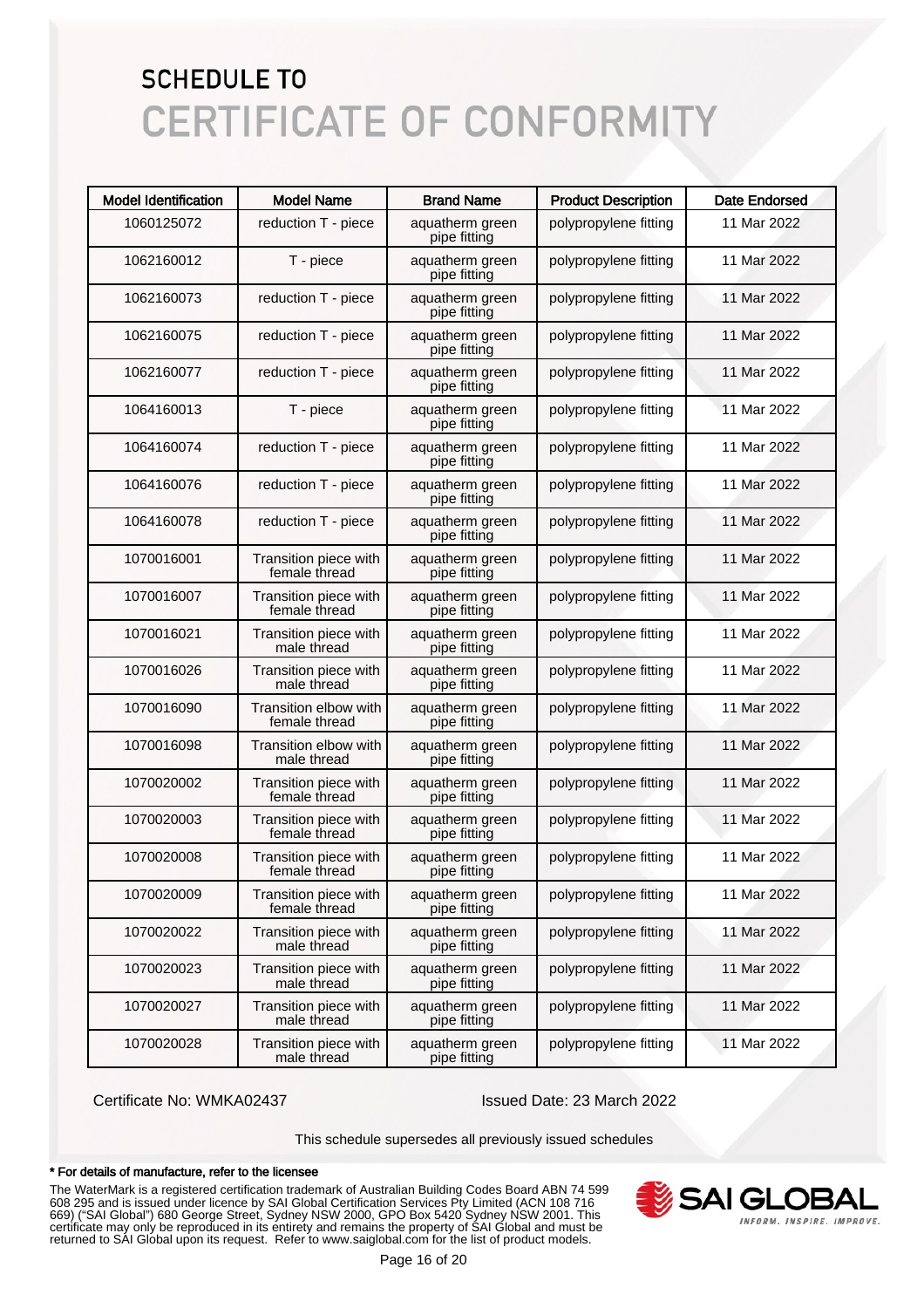| <b>Model Identification</b> | <b>Model Name</b>                      | <b>Brand Name</b>               | <b>Product Description</b> | <b>Date Endorsed</b> |
|-----------------------------|----------------------------------------|---------------------------------|----------------------------|----------------------|
| 1070020091                  | Transition elbow with<br>female thread | aquatherm green<br>pipe fitting | polypropylene fitting      | 11 Mar 2022          |
| 1070020092                  | Transition elbow with<br>female thread | aquatherm green<br>pipe fitting | polypropylene fitting      | 11 Mar 2022          |
| 1070020097                  | Transition elbow with<br>female thread | aquatherm green<br>pipe fitting | polypropylene fitting      | 11 Mar 2022          |
| 1070020099                  | Transition elbow with<br>male thread   | aquatherm green<br>pipe fitting | polypropylene fitting      | 11 Mar 2022          |
| 1070020100                  | Transition elbow with<br>male thread   | aquatherm green<br>pipe fitting | polypropylene fitting      | 11 Mar 2022          |
| 1070025002                  | Transition elbow with<br>male thread   | aquatherm green<br>pipe fitting | polypropylene fitting      | 11 Mar 2022          |
| 1070025004                  | Transition piece with<br>female thread | aquatherm green<br>pipe fitting | polypropylene fitting      | 11 Mar 2022          |
| 1070025005                  | Transition piece with<br>female thread | aquatherm green<br>pipe fitting | polypropylene fitting      | 11 Mar 2022          |
| 1070025010                  | Transition piece with<br>female thread | aquatherm green<br>pipe fitting | polypropylene fitting      | 11 Mar 2022          |
| 1070025011                  | Transition piece with<br>female thread | aquatherm green<br>pipe fitting | polypropylene fitting      | 11 Mar 2022          |
| 1070025024                  | Transition piece with<br>male thread   | aquatherm green<br>pipe fitting | polypropylene fitting      | 11 Mar 2022          |
| 1070025025                  | Transition piece with<br>male thread   | aquatherm green<br>pipe fitting | polypropylene fitting      | 11 Mar 2022          |
| 1070025029                  | Transition piece with<br>male thread   | aquatherm green<br>pipe fitting | polypropylene fitting      | 11 Mar 2022          |
| 1070025030                  | Transition piece with<br>male thread   | aquatherm green<br>pipe fitting | polypropylene fitting      | 11 Mar 2022          |
| 1070025093                  | Transition elbow with<br>female thread | aquatherm green<br>pipe fitting | polypropylene fitting      | 11 Mar 2022          |
| 1070025094                  | Transition elbow with<br>female thread | aquatherm green<br>pipe fitting | polypropylene fitting      | 11 Mar 2022          |
| 1070025101                  | Transition elbow with<br>male thread   | aquatherm green<br>pipe fitting | polypropylene fitting      | 11 Mar 2022          |
| 1070032001                  | Transition elbow with<br>female thread | aquatherm green<br>pipe fitting | polypropylene fitting      | 11 Mar 2022          |
| 1070032006                  | Transition piece with<br>female thread | aquatherm green<br>pipe fitting | polypropylene fitting      | 11 Mar 2022          |
| 1070032012                  | Transition piece with<br>female thread | aquatherm green<br>pipe fitting | polypropylene fitting      | 11 Mar 2022          |
| 1070032013                  | Transition piece with<br>female thread | aquatherm green<br>pipe fitting | polypropylene fitting      | 11 Mar 2022          |
| 1070032026                  | Transition piece with<br>male thread   | aquatherm green<br>pipe fitting | polypropylene fitting      | 11 Mar 2022          |
| 1070032031                  | Transition piece with<br>male thread   | aquatherm green<br>pipe fitting | polypropylene fitting      | 11 Mar 2022          |

Certificate No: WMKA02437 Issued Date: 23 March 2022

This schedule supersedes all previously issued schedules

#### \* For details of manufacture, refer to the licensee

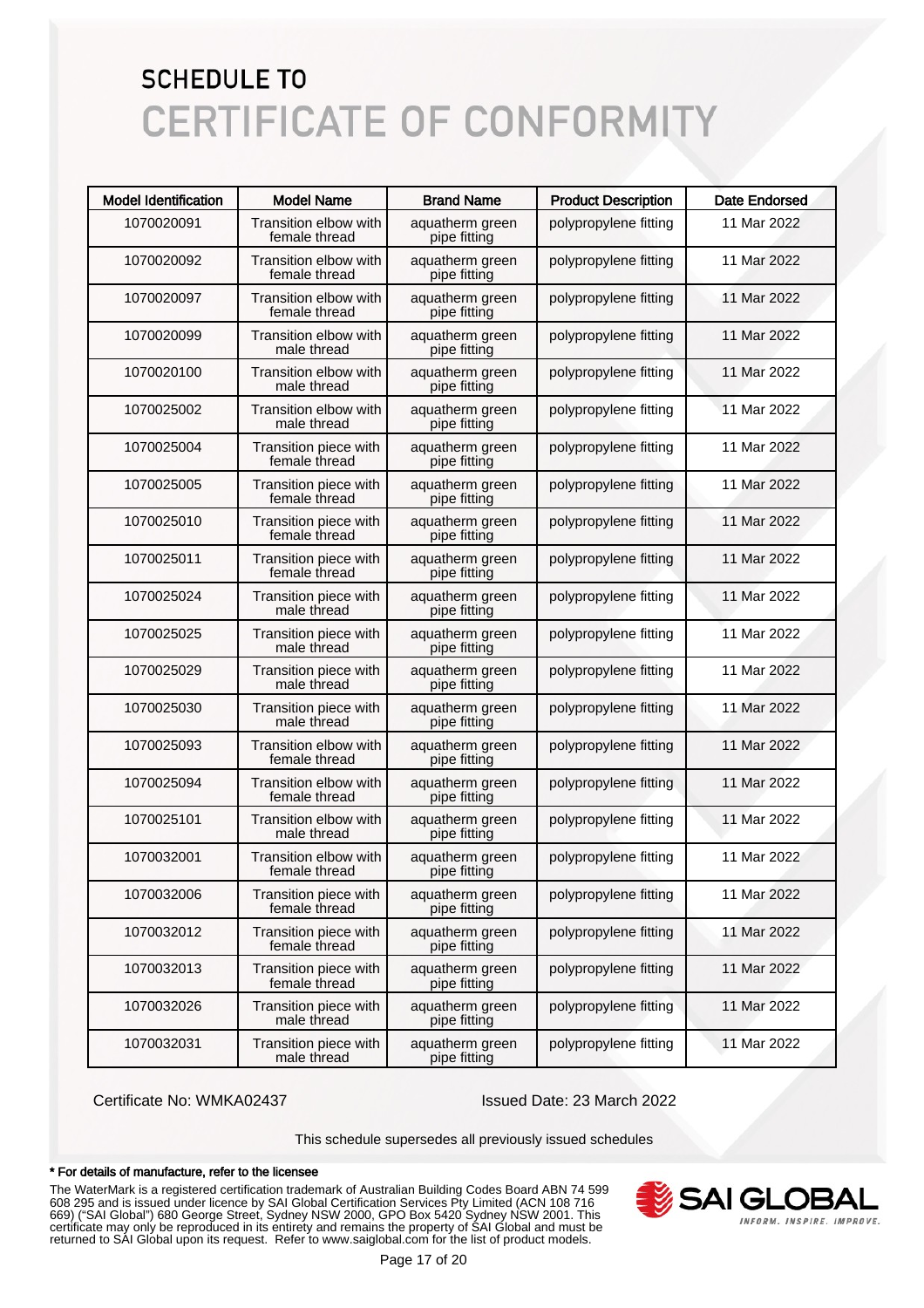| <b>Model Identification</b> | <b>Model Name</b>                      | <b>Brand Name</b>               | <b>Product Description</b> | <b>Date Endorsed</b> |
|-----------------------------|----------------------------------------|---------------------------------|----------------------------|----------------------|
| 1070032032                  | Transition piece with<br>male thread   | aquatherm green<br>pipe fitting | polypropylene fitting      | 11 Mar 2022          |
| 1070032095                  | Transition elbow with<br>female thread | aquatherm green<br>pipe fitting | polypropylene fitting      | 11 Mar 2022          |
| 1070032096                  | Transition elbow with<br>female thread | aquatherm green<br>pipe fitting | polypropylene fitting      | 11 Mar 2022          |
| 1070032102                  | Transition elbow with<br>male thread   | aquatherm green<br>pipe fitting | polypropylene fitting      | 11 Mar 2022          |
| 1070032103                  | Transition elbow with<br>male thread   | aquatherm green<br>pipe fitting | polypropylene fitting      | 11 Mar 2022          |
| 1070040014                  | Transition piece with<br>female thread | aquatherm green<br>pipe fitting | polypropylene fitting      | 11 Mar 2022          |
| 1070040015                  | Transition piece with<br>female thread | aquatherm green<br>pipe fitting | polypropylene fitting      | 11 Mar 2022          |
| 1070040033                  | Transition piece with<br>male thread   | aquatherm green<br>pipe fitting | polypropylene fitting      | 11 Mar 2022          |
| 1070040034                  | Transition piece with<br>male thread   | aquatherm green<br>pipe fitting | polypropylene fitting      | 11 Mar 2022          |
| 1070050016                  | Transition piece with<br>female thread | aquatherm green<br>pipe fitting | polypropylene fitting      | 11 Mar 2022          |
| 1070050017                  | Transition piece with<br>female thread | aquatherm green<br>pipe fitting | polypropylene fitting      | 11 Mar 2022          |
| 1070050035                  | Transition piece with<br>male thread   | aquatherm green<br>pipe fitting | polypropylene fitting      | 11 Mar 2022          |
| 1070050036                  | Transition piece with<br>male thread   | aquatherm green<br>pipe fitting | polypropylene fitting      | 11 Mar 2022          |
| 1070063018                  | Transition piece with<br>female thread | aquatherm green<br>pipe fitting | polypropylene fitting      | 11 Mar 2022          |
| 1070063019                  | Transition piece with<br>female thread | aquatherm green<br>pipe fitting | polypropylene fitting      | 11 Mar 2022          |
| 1070063037                  | Transition piece with<br>male thread   | aquatherm green<br>pipe fitting | polypropylene fitting      | 11 Mar 2022          |
| 1070063038                  | Transition piece with<br>male thread   | aquatherm green<br>pipe fitting | polypropylene fitting      | 11 Mar 2022          |
| 1070075020                  | Transition piece with<br>female thread | aquatherm green<br>pipe fitting | polypropylene fitting      | 11 Mar 2022          |
| 1070075039                  | Transition piece with<br>male thread   | aquatherm green<br>pipe fitting | polypropylene fitting      | 11 Mar 2022          |
| 1070075040                  | Transition piece with<br>male thread   | aquatherm green<br>pipe fitting | polypropylene fitting      | 11 Mar 2022          |
| 1070090041                  | Transition piece with<br>male thread   | aquatherm green<br>pipe fitting | polypropylene fitting      | 11 Mar 2022          |
| 1070110042                  | Transition piece with<br>male thread   | aquatherm green<br>pipe fitting | polypropylene fitting      | 11 Mar 2022          |
| 1080016001                  | elbow 45                               | aquatherm green<br>pipe fitting | polypropylene fitting      | 11 Mar 2022          |

Certificate No: WMKA02437 Issued Date: 23 March 2022

This schedule supersedes all previously issued schedules

#### \* For details of manufacture, refer to the licensee

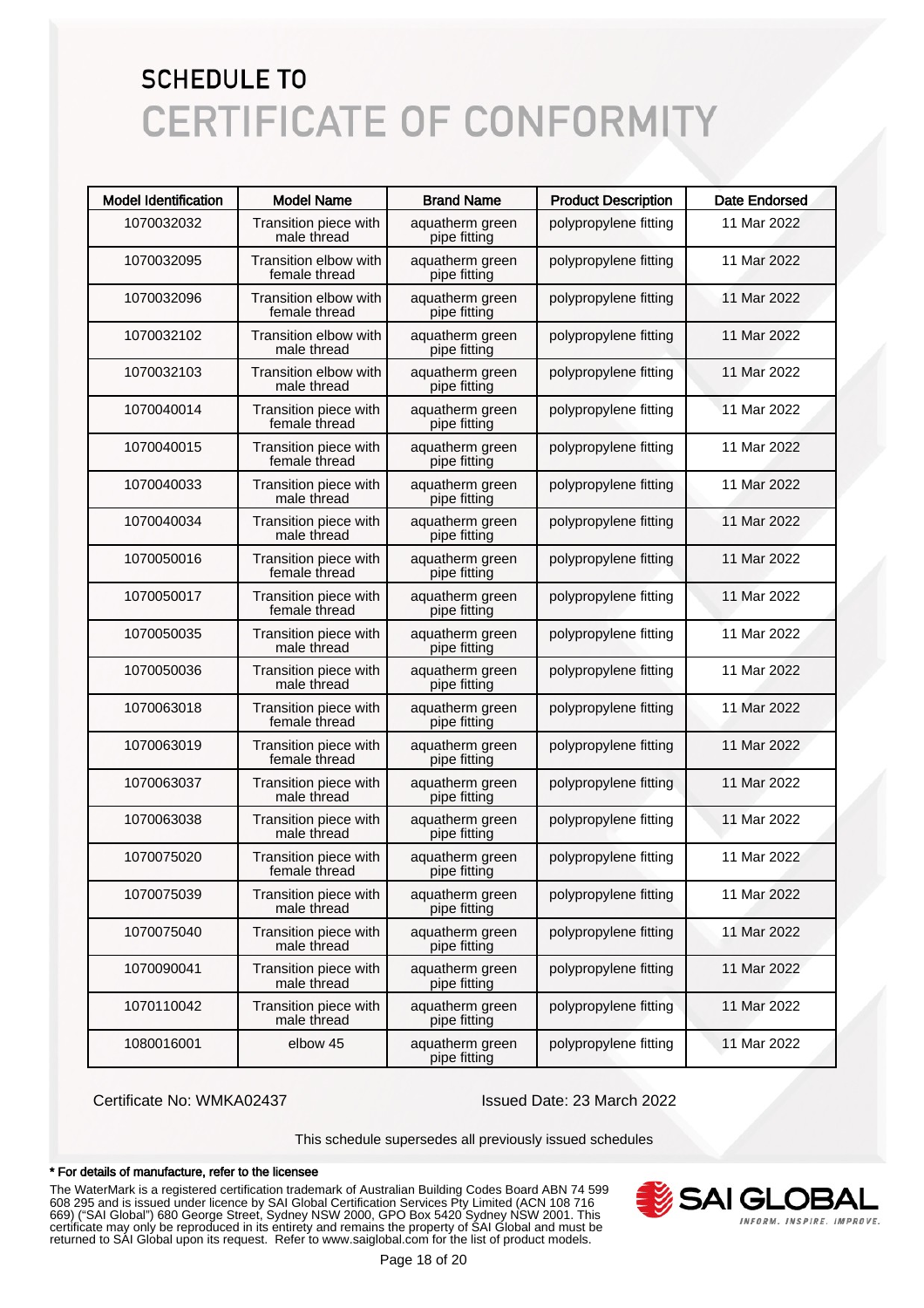| <b>Model Identification</b> | <b>Model Name</b> | <b>Brand Name</b>               | <b>Product Description</b> | <b>Date Endorsed</b> |
|-----------------------------|-------------------|---------------------------------|----------------------------|----------------------|
| 1080016040                  | elbow 90          | aquatherm green<br>pipe fitting | polypropylene fitting      | 11 Mar 2022          |
| 1080016060                  | elbow 90 i/o      | aquatherm green<br>pipe fitting | polypropylene fitting      | 11 Mar 2022          |
| 1080020002                  | elbow 45          | aquatherm green<br>pipe fitting | polypropylene fitting      | 11 Mar 2022          |
| 1080020020                  | elbow 45 i/o      | aquatherm green<br>pipe fitting | polypropylene fitting      | 11 Mar 2022          |
| 1080020021                  | elbow 45 i/o      | aquatherm green<br>pipe fitting | polypropylene fitting      | 11 Mar 2022          |
| 1080020041                  | elbow 90          | aquatherm green<br>pipe fitting | polypropylene fitting      | 11 Mar 2022          |
| 1080020061                  | elbow 90 i/o      | aquatherm green<br>pipe fitting | polypropylene fitting      | 11 Mar 2022          |
| 1080025003                  | elbow 45          | aquatherm green<br>pipe fitting | polypropylene fitting      | 11 Mar 2022          |
| 1080025042                  | elbow 90          | aquatherm green<br>pipe fitting | polypropylene fitting      | 11 Mar 2022          |
| 1080025062                  | elbow 90 i/o      | aquatherm green<br>pipe fitting | polypropylene fitting      | 11 Mar 2022          |
| 1080032004                  | elbow 45          | aquatherm green<br>pipe fitting | polypropylene fitting      | 11 Mar 2022          |
| 1080032022                  | elbow 45 i/o      | aquatherm green<br>pipe fitting | polypropylene fitting      | 11 Mar 2022          |
| 1080032043                  | elbow 90          | aquatherm green<br>pipe fitting | polypropylene fitting      | 11 Mar 2022          |
| 1080032063                  | elbow 90 i/o      | aquatherm green<br>pipe fitting | polypropylene fitting      | 11 Mar 2022          |
| 1080040005                  | elbow 45          | aquatherm green<br>pipe fitting | polypropylene fitting      | 11 Mar 2022          |
| 1080040023                  | elbow 45 i/o      | aquatherm green<br>pipe fitting | polypropylene fitting      | 11 Mar 2022          |
| 1080040044                  | elbow 90          | aquatherm green<br>pipe fitting | polypropylene fitting      | 11 Mar 2022          |
| 1080040064                  | elbow 90 i/o      | aquatherm green<br>pipe fitting | polypropylene fitting      | 11 Mar 2022          |
| 1080050006                  | elbow 45          | aquatherm green<br>pipe fitting | polypropylene fitting      | 11 Mar 2022          |
| 1080050045                  | elbow 90          | aquatherm green<br>pipe fitting | polypropylene fitting      | 11 Mar 2022          |
| 1080063007                  | elbow 45          | aquatherm green<br>pipe fitting | polypropylene fitting      | 11 Mar 2022          |
| 1080063046                  | elbow 90          | aquatherm green<br>pipe fitting | polypropylene fitting      | 11 Mar 2022          |
| 1080075008                  | elbow 45          | aquatherm green<br>pipe fitting | polypropylene fitting      | 11 Mar 2022          |

Certificate No: WMKA02437 Issued Date: 23 March 2022

This schedule supersedes all previously issued schedules

#### \* For details of manufacture, refer to the licensee